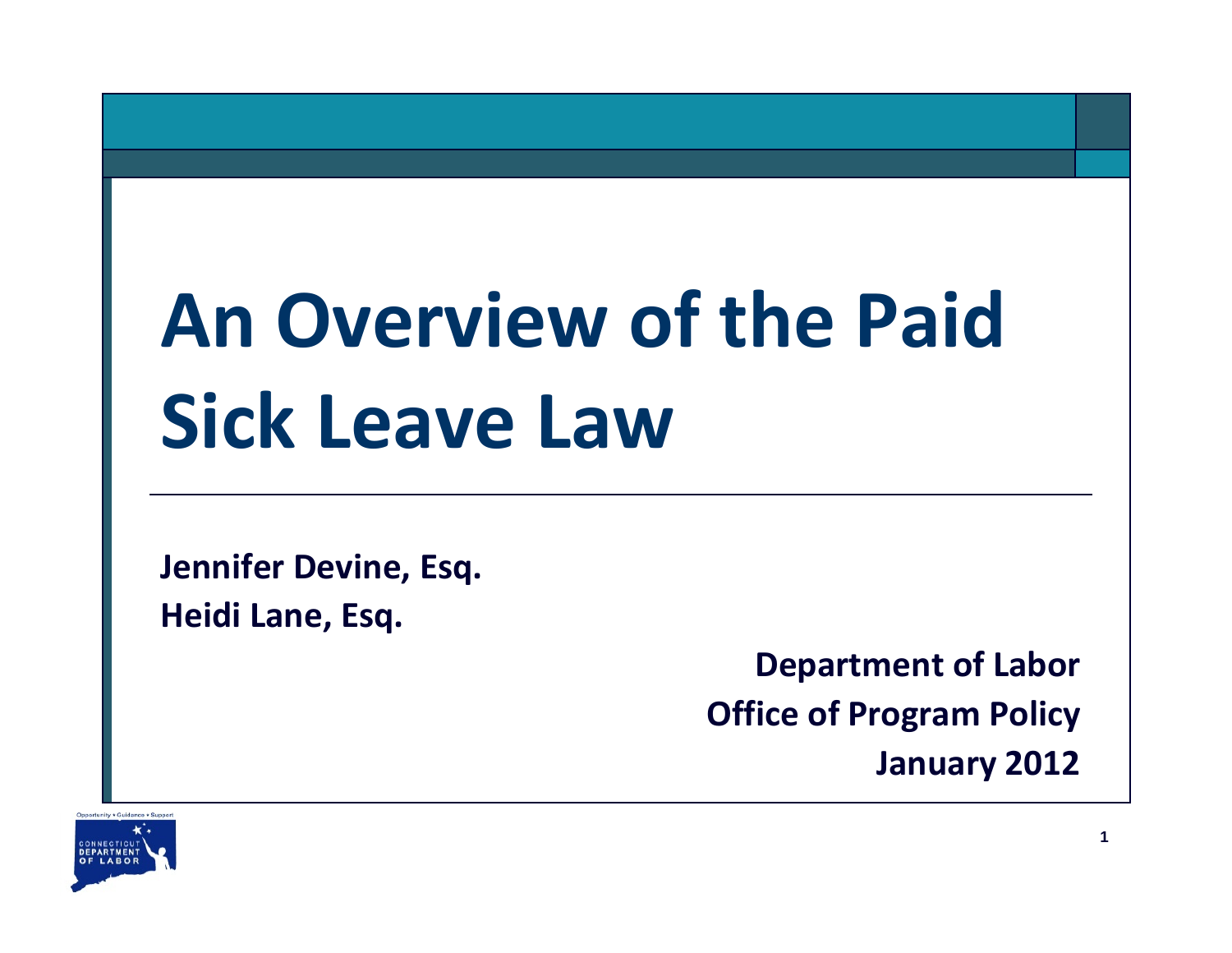## **LAW – COVERED EMPLOYERS**

- $\Box$  **Sec. 1(4) "Employer" ‐ means any person, firm, business, educational institution, nonprofit agency, corporation, limited liability company or other entity**
	- **that employs 50 or more individuals in the state in any one quarter in the previous year, which shall be determined on January first, annually**
		- $\Box$  **Based upon the wage information submitted to the Labor Commissioner by the employer pursuant to subsection (j) of section 31‐225a of the general statutes.**

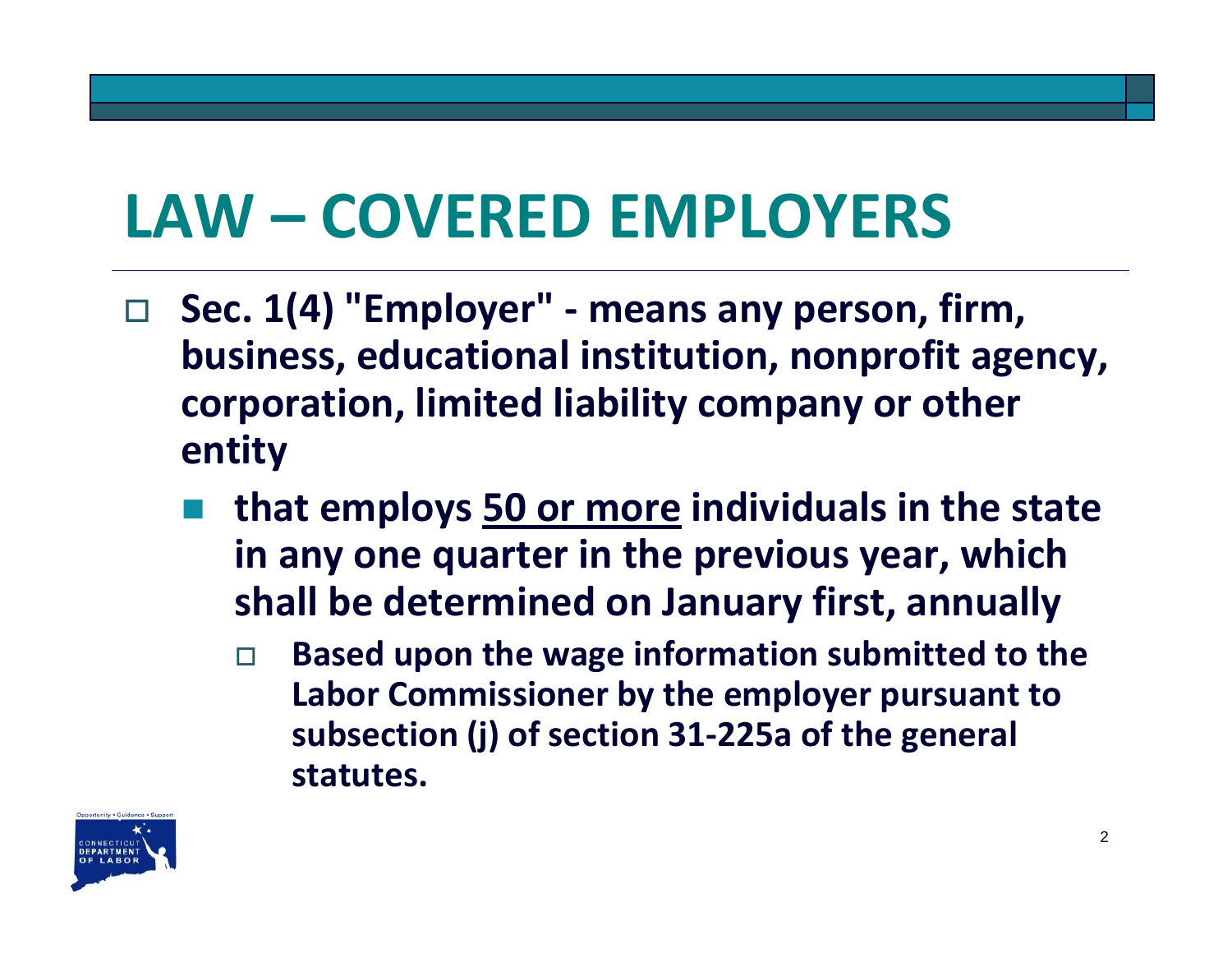## **COVERED EMPLOYERS**

- **50 or more in any 1 quarter – look at Quarterly Earnings Report (QER)**
- $\Box$  **QER filed by employer according to unemployment registration number**
	- **Employers with more than one registration will not be combined – each is <sup>a</sup> separate entity for purposes of this section**
	- **Not like FMLA – no joint or integrated employment**

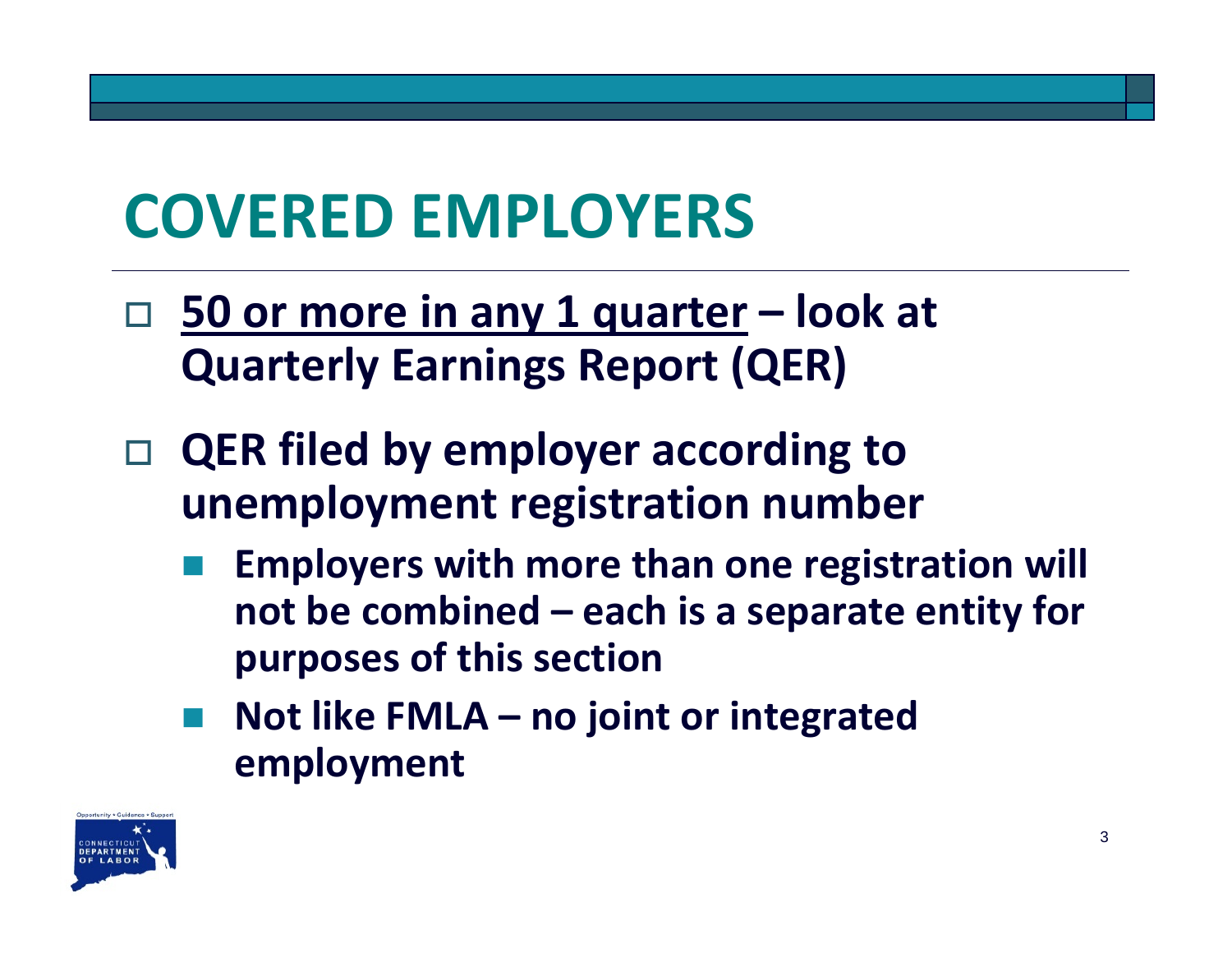#### **LAW ‐ EXEMPT EMPLOYERS**

- $\Box$  **"Employer" does NOT include:**
	- **(A) Any business establishment classified in sector 31, 32 or 33 in the North American Industrial Classification System, or**
	- **Service Service (B) any nationally chartered organization exempt from taxation under Section 501(c)(3) of the Internal Revenue Code of 1986, or any subsequent corresponding internal revenue code of the United States, as from time to time amended, that provides all of the following services: Recreation, child care and education**

4

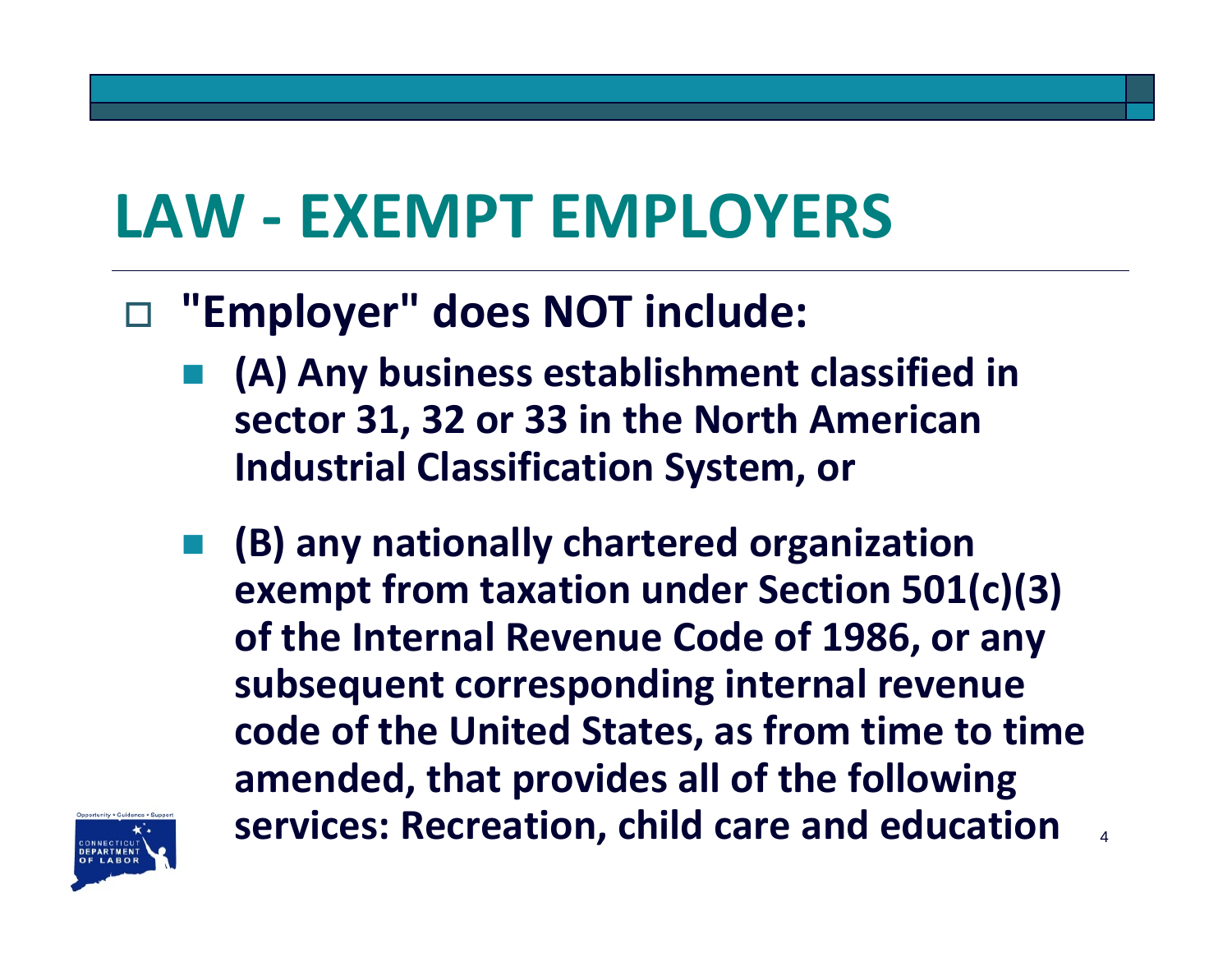## **EXEMPT EMPLOYERS**

#### **Manufacturers**

- **NAICS – refers to one facility as an "establishment" (generally <sup>a</sup> single physical location) and an entire company as an "enterprise"**
- **Each "establishment" should be assessed separately to determine if primary business activity falls within sector 31, 32 or 33**
	- T **[www.census.gov/naics](http://www.census.gov/naics)**

 **Employer may have one facility subject to the law and other facilities that are not**

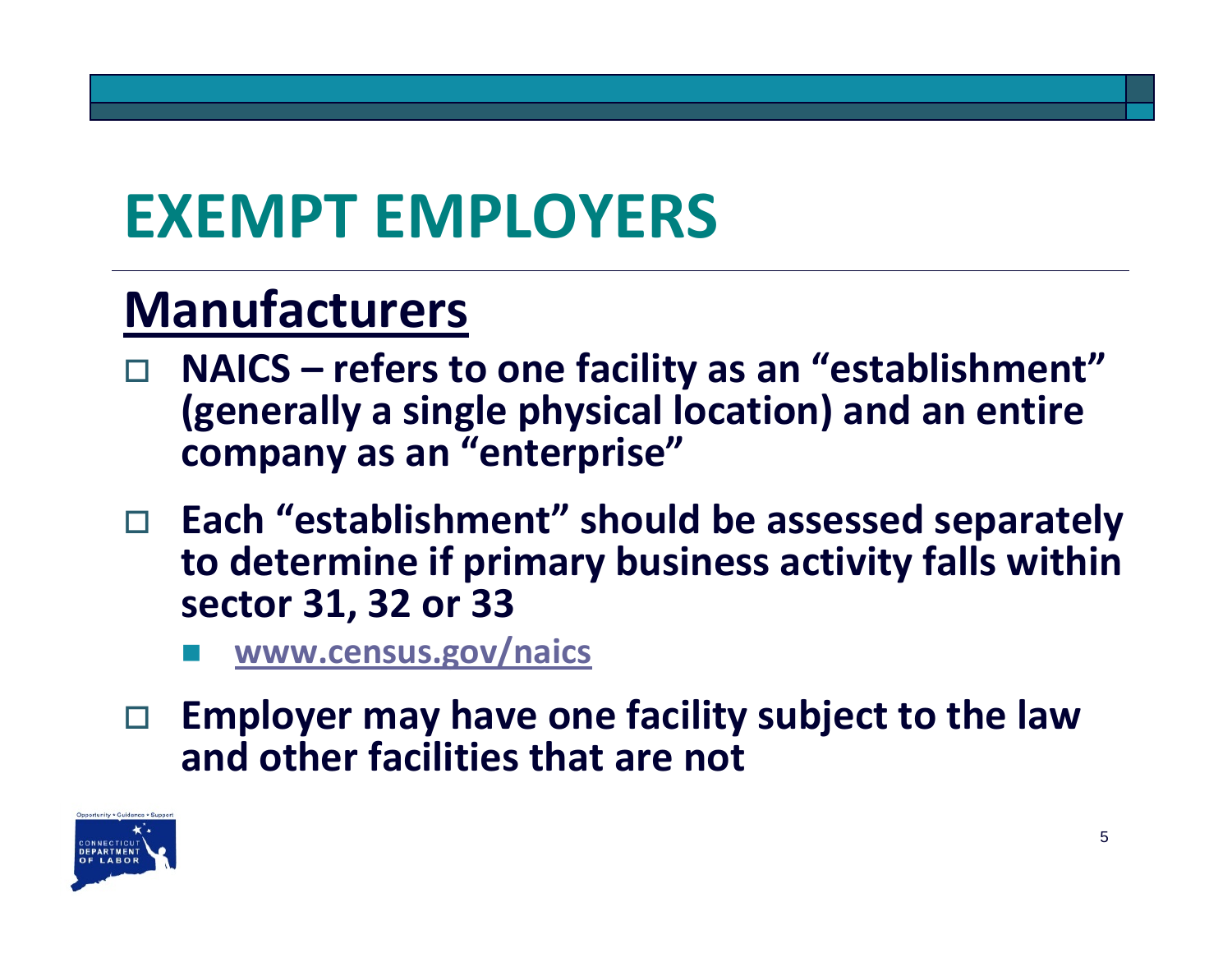## **EXEMPT EMPLOYERS**

- **Non‐profits (YMCA/YWCA)**
- $\Box$  **Must be all of the below**
	- **Nationally chartered, AND**
	- an<br>Ma **Provide:**
		- $\Box$ **Recreation**
		- $\Box$ **Child care, AND**
		- **Education**

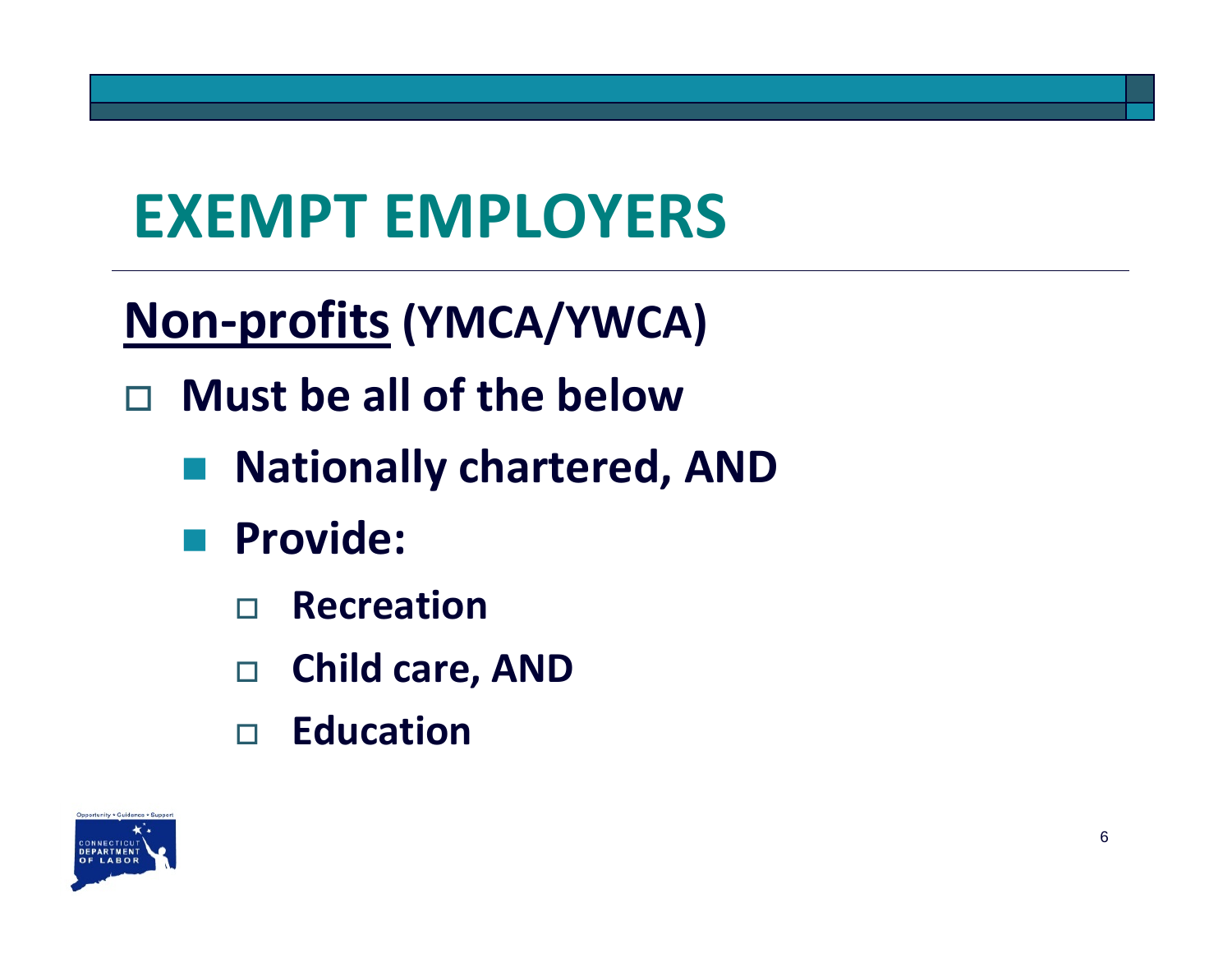## **LAW – SERVICE WORKER**

- $\Box$  **Sec. 1(7) "Service worker" ‐ means an employee primarily engaged in an occupation with one of the broad or detailed occupation code numbers and titles, listed in the law, as defined by the federal Bureau of Labor Statistics Standard Occupational Classification system or any successor system**
	- **paid on an hourly basis, or**
	- **not exempt from minimum wage and overtime requirements**

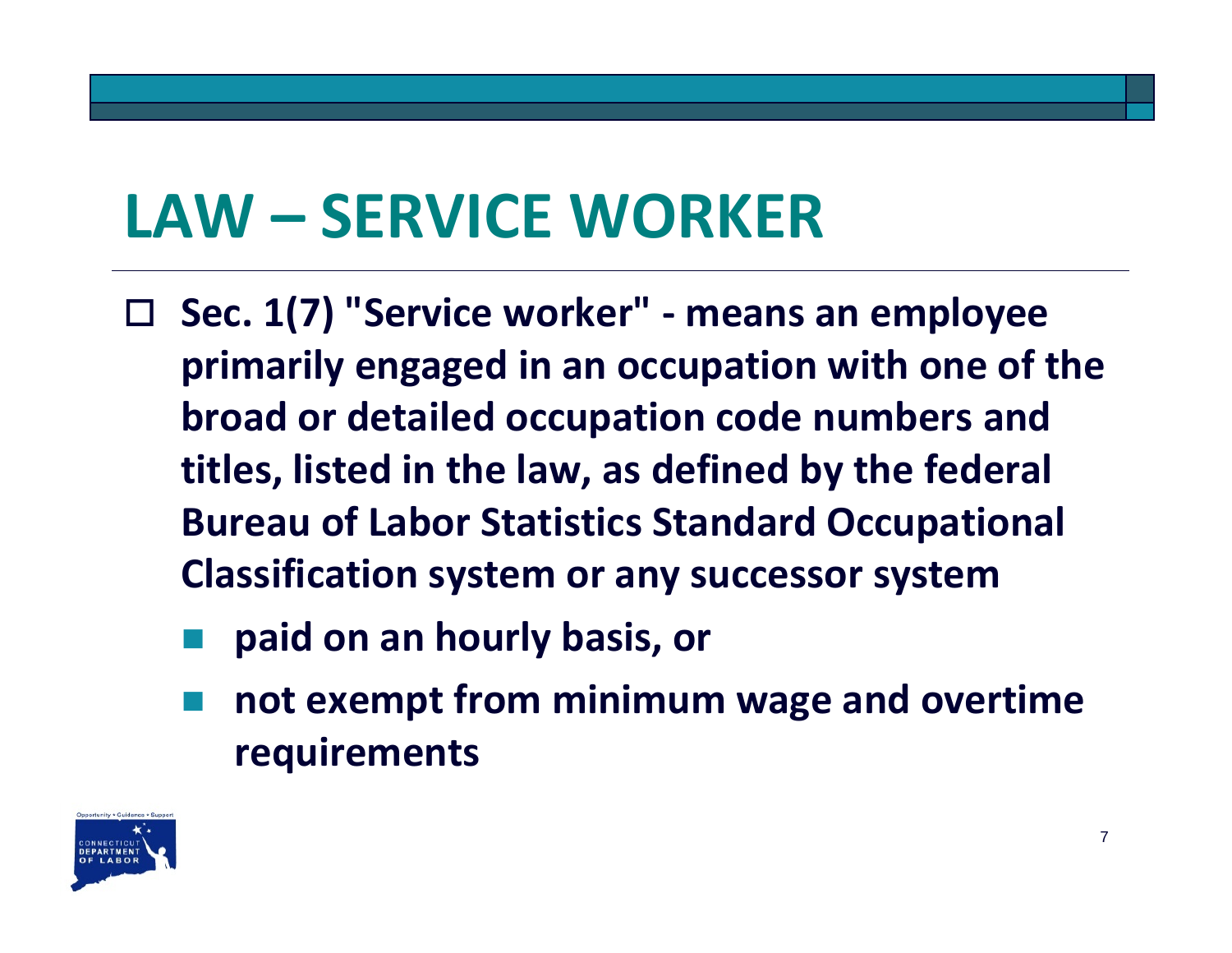- $\Box$ **Website for classifications: [www.bls.gov/soc](http://www.bls.gov/soc)**
- $\Box$  **If job title is not listed specifically, does not mean job not included – must read the broad and detailed occupations and descriptions**
- **If service worker does more than one job ‐ use classification in which the service worker is primarily engaged**
- $\Box$  **If employee in listed classification, must also be:**
	- **paid on an hourly basis, or**
	- T **not exempt from minimum wage and overtime requirements**

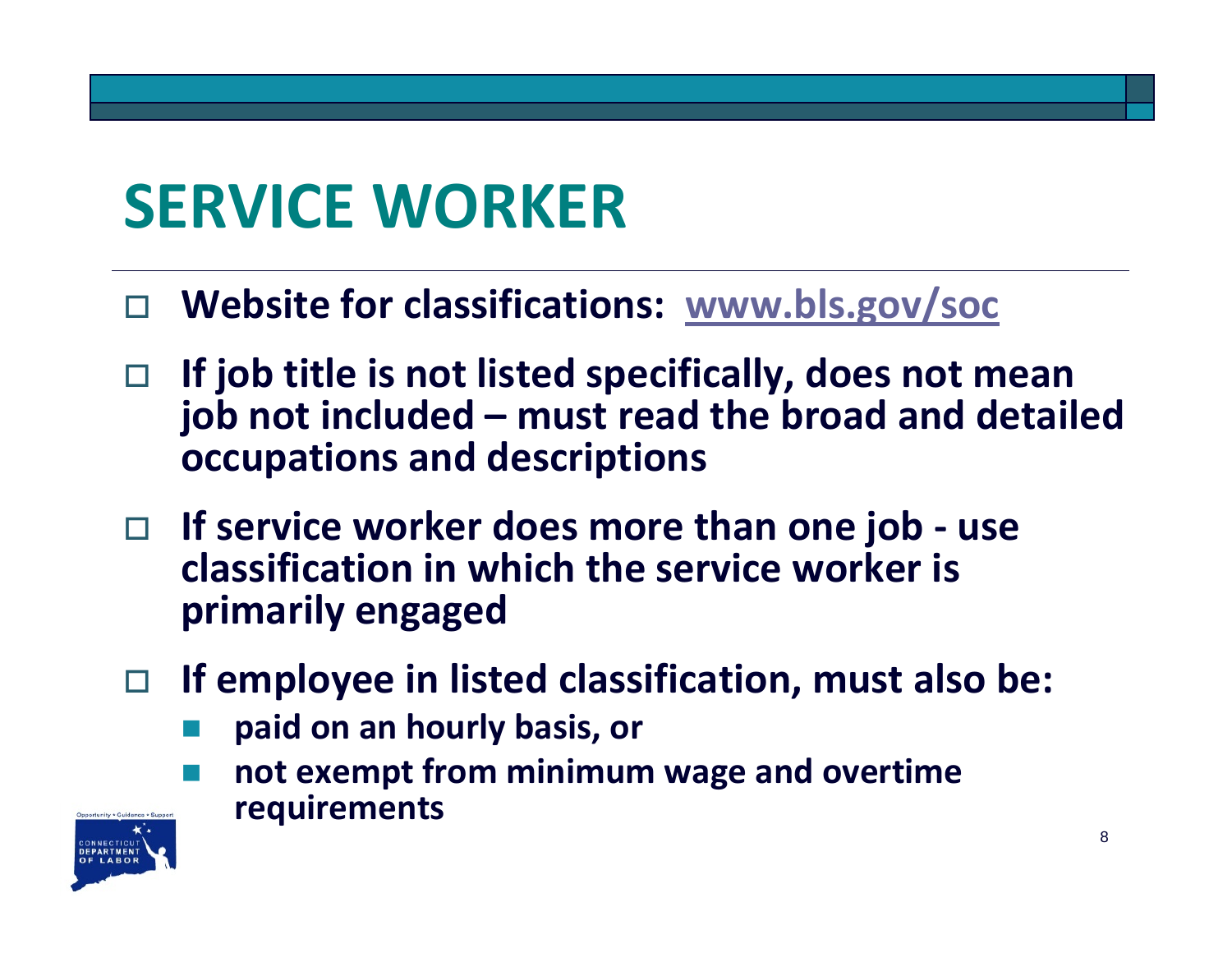#### $\Box$ **Example: Bus Drivers 53‐3020**

#### **53‐3020 Bus Drivers**

This broad occupation includes the following two detailed occupations: 53‐3021 Bus Drivers, Transit and Intercity 53‐3022 Bus Drivers, School or Special Client

#### **53‐3021 Bus Drivers, Transit and Intercity**

Drive bus or motor coach, including regular route operations, charters, and private carriage. May assist passengers with baggage. May collect fares or tickets. *Illustrative examples: Motor Coach Bus Driver, Public Transit Bus Driver*

#### **53‐3022 Bus Drivers, School or Special Client**

Transport students or special clients, such as the elderly or persons with disabilities. Ensure adherence to safety rules. May assist passengers in boarding or exiting. *Illustrative examples: School Bus Operator, Special Education Bus Driver*

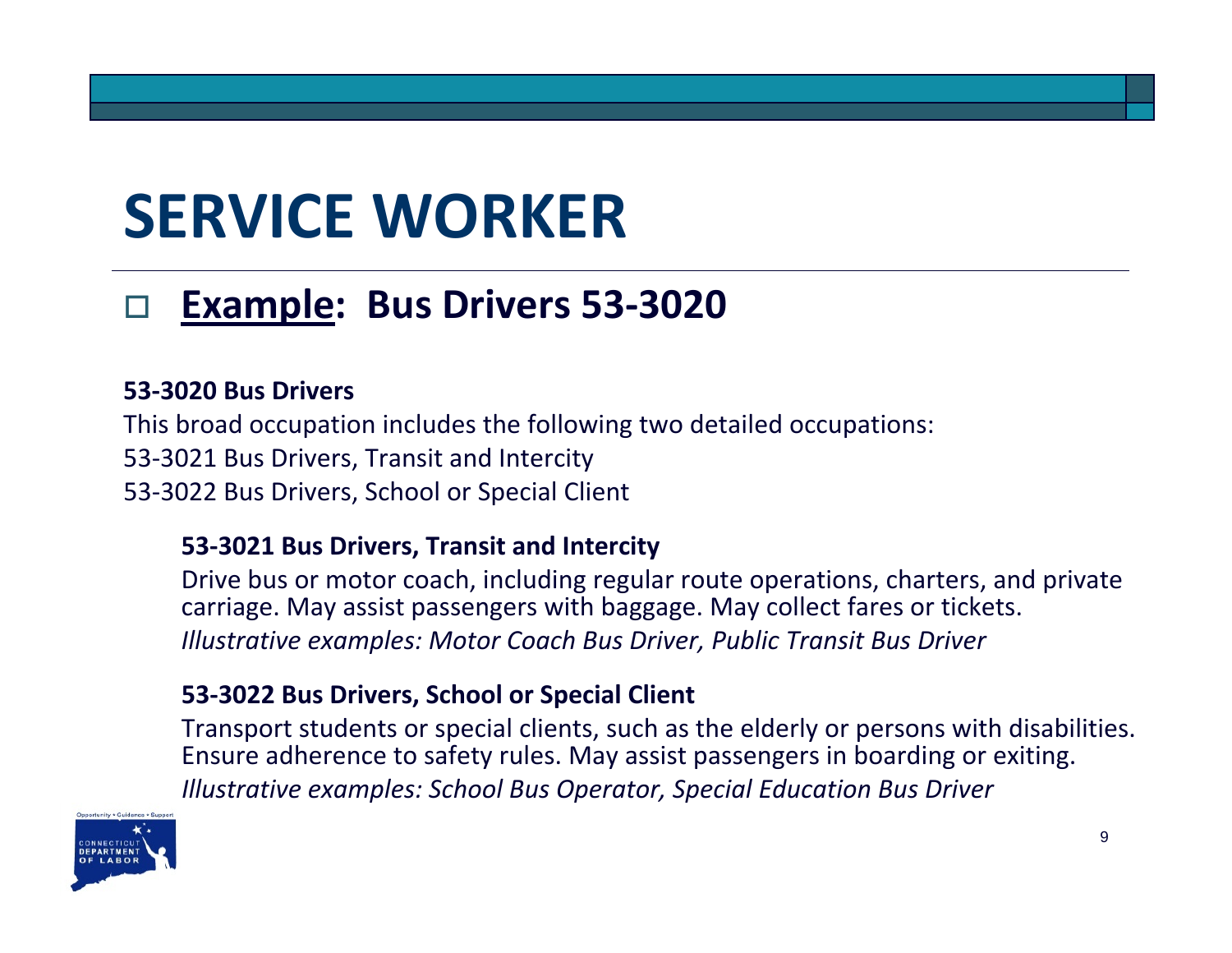- $\Box$ **Food Service Managers 11‐9050**
- П **Medical and Health Services Managers 11‐9110**
- П **Social Workers 21‐1020**
- $\Box$  **Social and Human Service Assistants 21‐ 1093**
- П **Community Health Workers 21‐1094**
- $\Box$  **Community and Social Service Specialists, All Other 21‐1099**
- $\Box$ **Librarians 25‐4020**
- $\Box$ **Pharmacists 29‐1050**
- $\Box$ **Physician Assistants 29‐1070**
- $\Box$ **Therapists 29‐1120**
- $\Box$ **Registered Nurses 29‐1140**
- $\Box$  **Nurse Anesthetists 29‐1150; Nurse Midwives 29‐1160**
- $\Box$ **Nurse Practitioners 29‐1170**
- $\Box$ **Dental Hygienists 29‐2020**
- $\Box$  **Emergency Medical Technicians and Paramedics 29‐2040**
- $\Box$  **Health Practitioner Support Technologists and Technicians 29‐2050**
- $\Box$  **Licensed Practical and Licensed Vocational Nurses 29‐2060**
- $\Box$ **Home Health Aides 31‐1011**
- $\Box$  **Nursing Aides, Orderlies, and Attendants 31‐1012**
- $\Box$ **Psychiatric Aides 31‐1013**
- $\Box$ **Dental Assistants 31‐9091**
- $\Box$ **Medical Assistants 31‐9092**
- $\Box$ **Security Guards 33‐9032**
- $\Box$ **Crossing Guards 33‐9091**

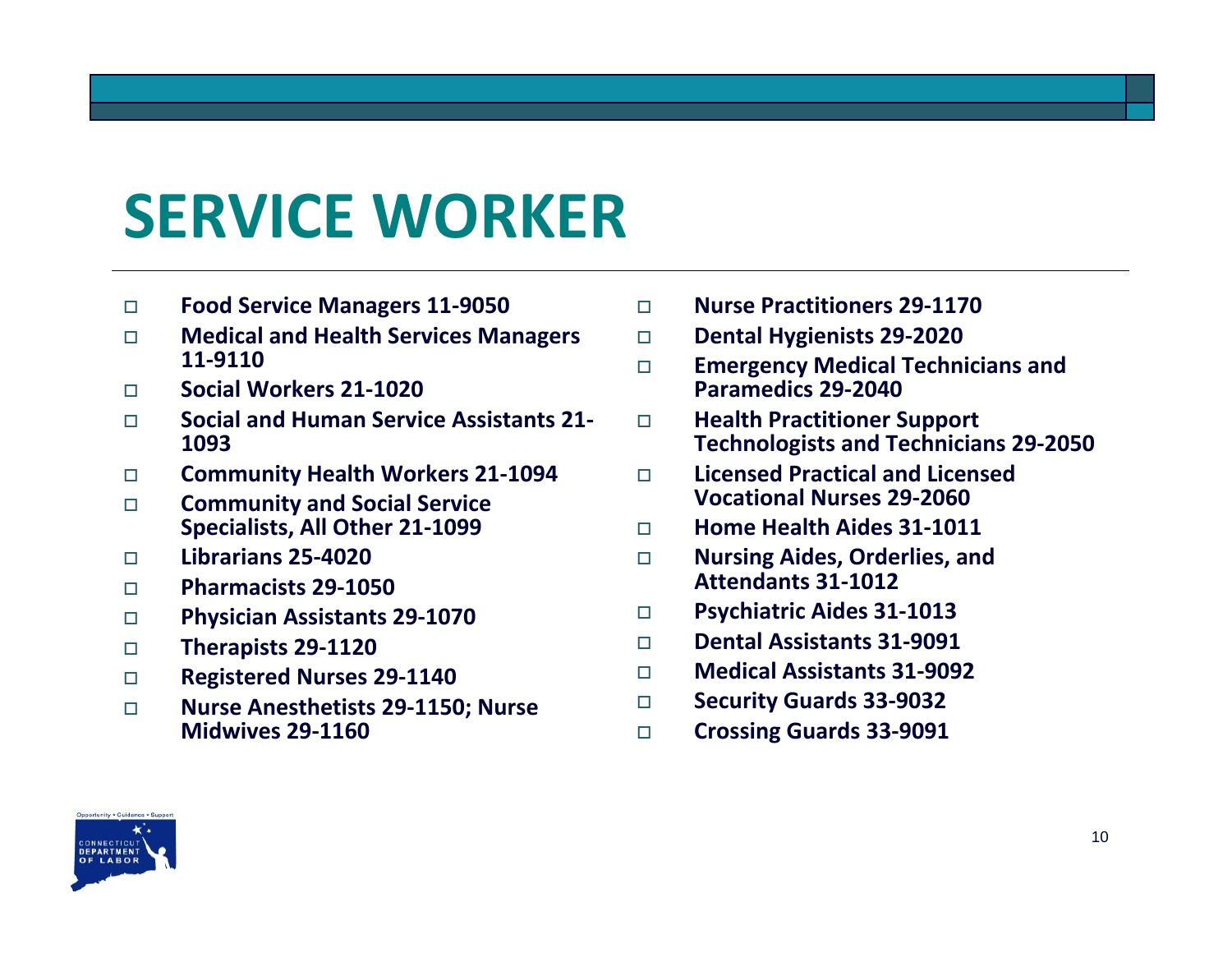- $\Box$  **Supervisors of Food Preparation and Serving Workers 35‐1010**
- $\Box$ **Cooks 35‐2010**
- П **Food Preparation Workers 35 ‐2020; Bartenders 35‐3010**
- $\Box$  **Fast Food and Counter Workers 35‐ 3020**
- $\Box$ **Waiters and Waitresses 35‐3030**
- П **Food Servers, Nonrestaurant 35‐3040**
- $\Box$  **Dining Room and Cafeteria Attendants and Bartender Helpers 35‐9010**
- П **Dishwashers 35‐9020**
- $\Box$  **Hosts and Hostesses, Restaurant, Lounge, and Coffee Shop 35‐9030**
- $\Box$  **Miscellaneous Food Preparation and Serving Related Workers 35‐9090**
- $\Box$  **Janitors and Cleaners, Except Maids and Housekeeping Cleaners 37‐2011**
- $\Box$  **Building Cleaning Workers, All Other 37‐2019**
- $\Box$  **Ushers, Lobby Attendants, and Ticket Takers 39‐3030**
- $\Box$  **Barbers, Hairdressers, Hairstylists, and Cosmetologists 39‐5010**
- $\Box$  **Baggage Porters, Bellhops, and Concierges 39‐6010**
- $\Box$ **Child Care Workers 39‐9010**
- $\Box$ **Personal Care Aides 39‐9021**
- $\Box$  **First‐Line Supervisors of Sales Workers 41‐1010**
- $\Box$ **Cashiers 41‐2011**
- $\Box$ **Counter and Rental Clerks 41‐2021**
- $\Box$ **Retail Salespersons 41‐2030**
- $\Box$ **Tellers 43‐3070**
- П **Hotel, Motel, and Resort Desk Clerks 43‐4080**

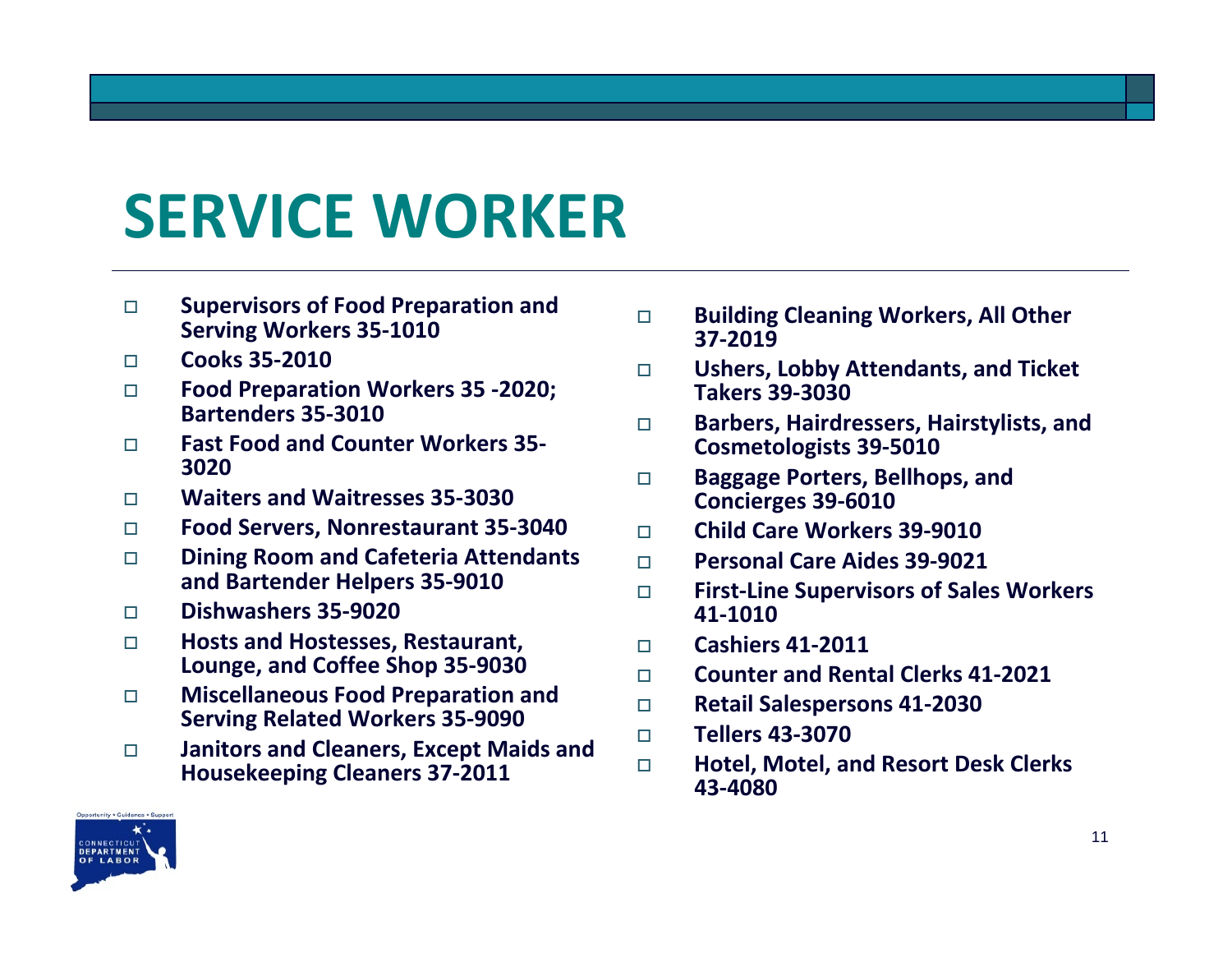- $\Box$  **Receptionists and Information Clerks 43‐4170**
- $\Box$ **Couriers and Messengers 43‐5020**
- $\Box$  **Secretaries and Administrative Assistants 43‐6010**
- $\Box$ **Computer Operators 43‐9010**
- $\Box$  **Data Entry and Information Processing Workers 43‐9020**
- $\Box$ **Desktop Publishers 43‐9030**
- $\Box$  **Insurance Claims and Policy Processing Clerks 43‐9040**
- П **Mail Clerks and Mail Machine Operators, Except Postal Service 43‐ 9050**
- $\Box$ **Office Clerks, General 43‐9060**
- $\Box$  **Office Machine Operators, Except Computer 43‐9070**
- **Proofreaders and Copy Markers 43‐**  $\Box$ **9080**Opportunity \* Guidance \* Support



- П. **Miscellaneous Office and Administrative Support Workers 43‐ 9190**
- $\Box$  **Proofreaders and Copy Markers 43‐ 9080**
- $\Box$ **Statistical Assistants 43‐9110**
- $\Box$  **Miscellaneous Office and Administrative Support Workers 43‐ 9190**
- $\Box$ **Bakers 51‐3010**
- $\Box$  **Butchers and Other Meat, Poultry, and Fish Processing Workers 51‐3020**
- $\Box$  **Miscellaneous Food Processing Workers 51‐3090**
- $\Box$  **Ambulance Drivers and Attendants, Except Emergency Medical Technicians 53‐3010**
- $\Box$ **Bus Drivers 53‐3020**
- $\Box$ **Taxi Drivers and Chauffeurs 53‐3040**

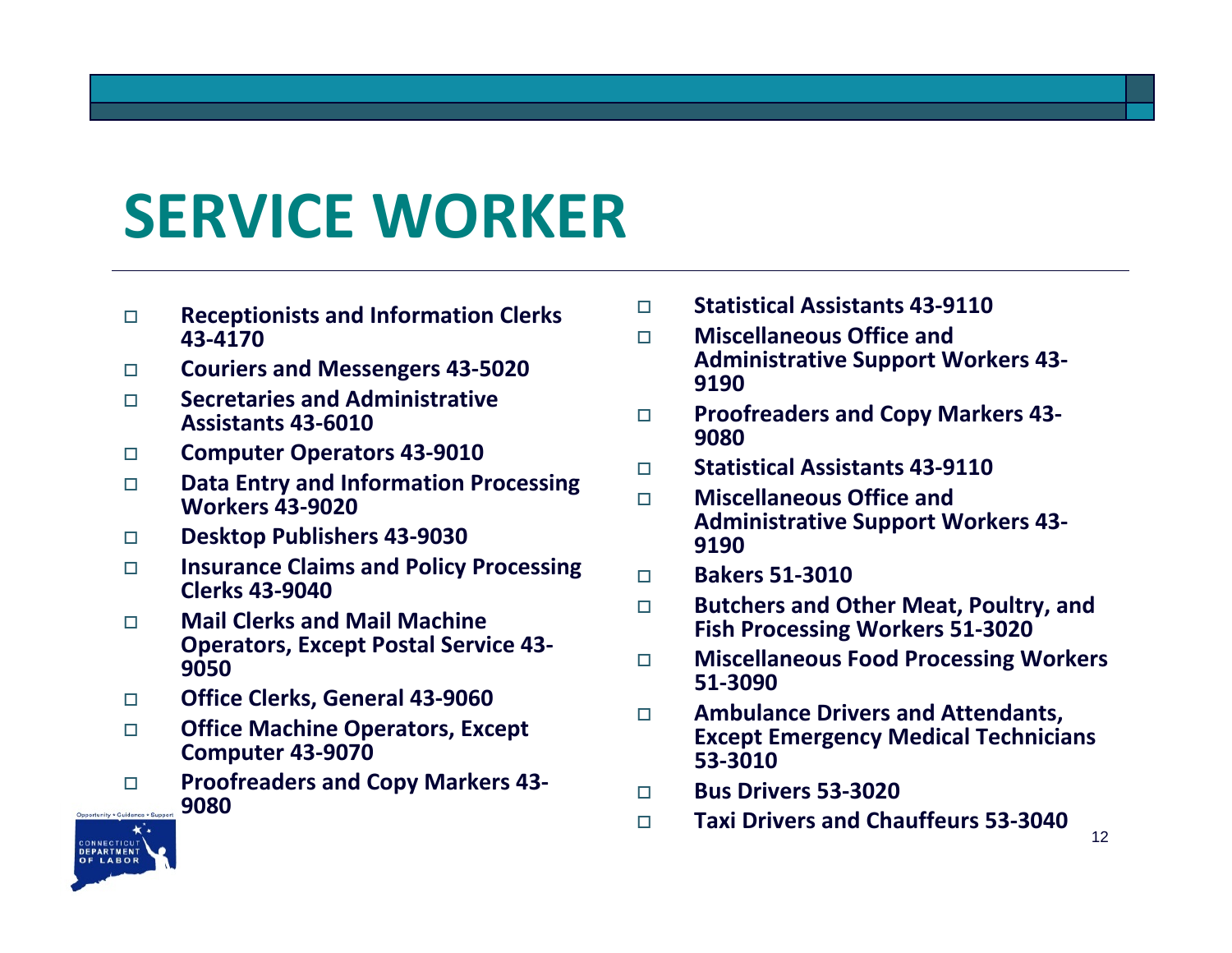## **LAW – EXEMPT EMPLOYEES**

- **Sec. 1(7) "Service worker" does not include day or temporary workers**
- **Sec. 1(2) "Day or temporary worker" ‐ means an individual who performs work for another on**
	- **(A) <sup>a</sup> per diem basis, or**
	- **(B) an occasional or irregular basis for only the time required to complete such work, whether such individual is paid by the person for whom such work is performed or by an employment agency or temporary help service**

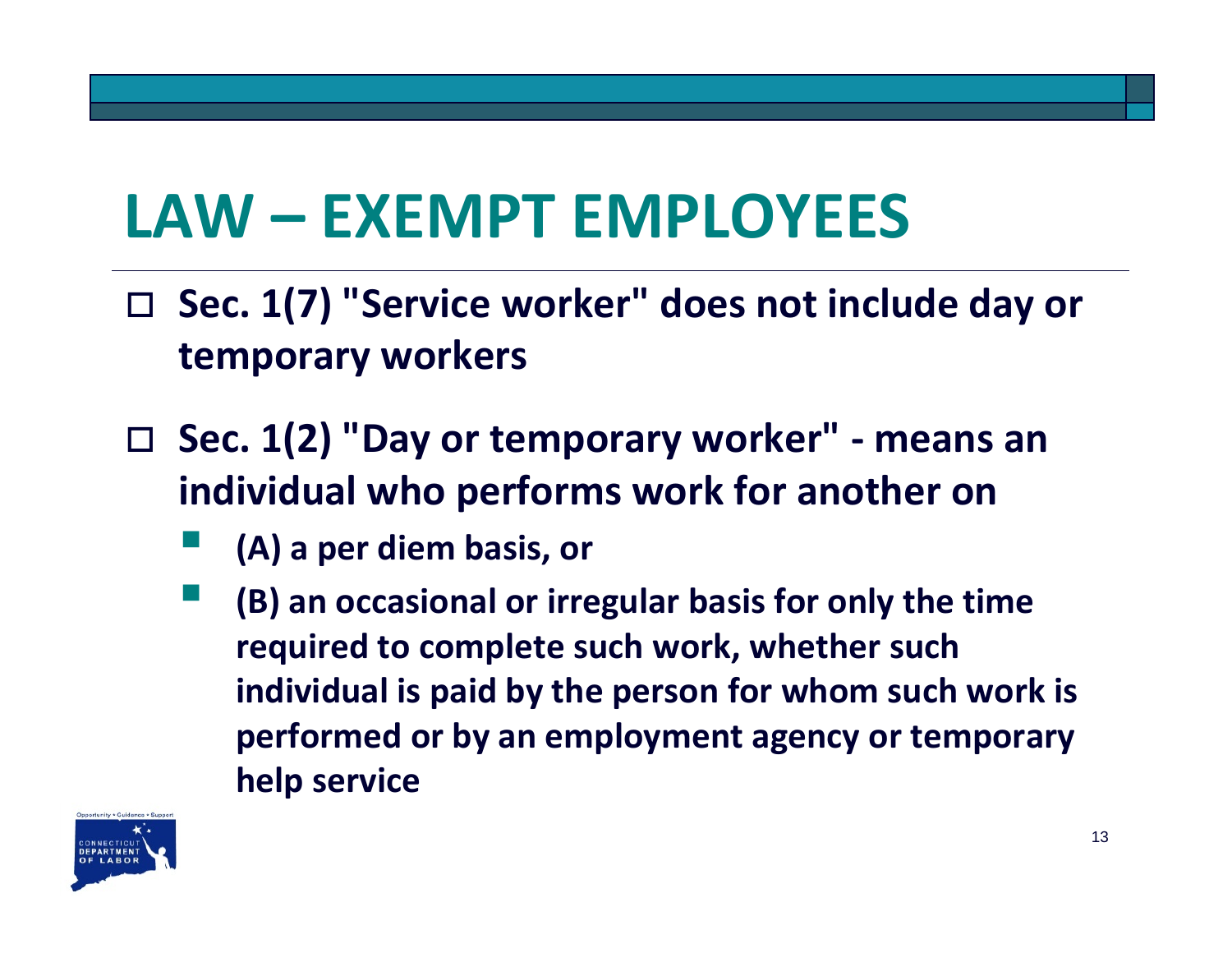## **EXEMPT EMPLOYEES**

- $\Box$  **Per diem ‐ is the individual being treated and acting like <sup>a</sup> per diem?**
	- **Can s/he accept or refuse work at will?**
	- **May be longer term assignment**
- $\overline{\Box}$  **Temporary worker – will look at facts and circumstances of each case**
	- **An occasional or irregular basis for only the time required to complete such work**
	- **What is the assignment, length, duties, etc?**

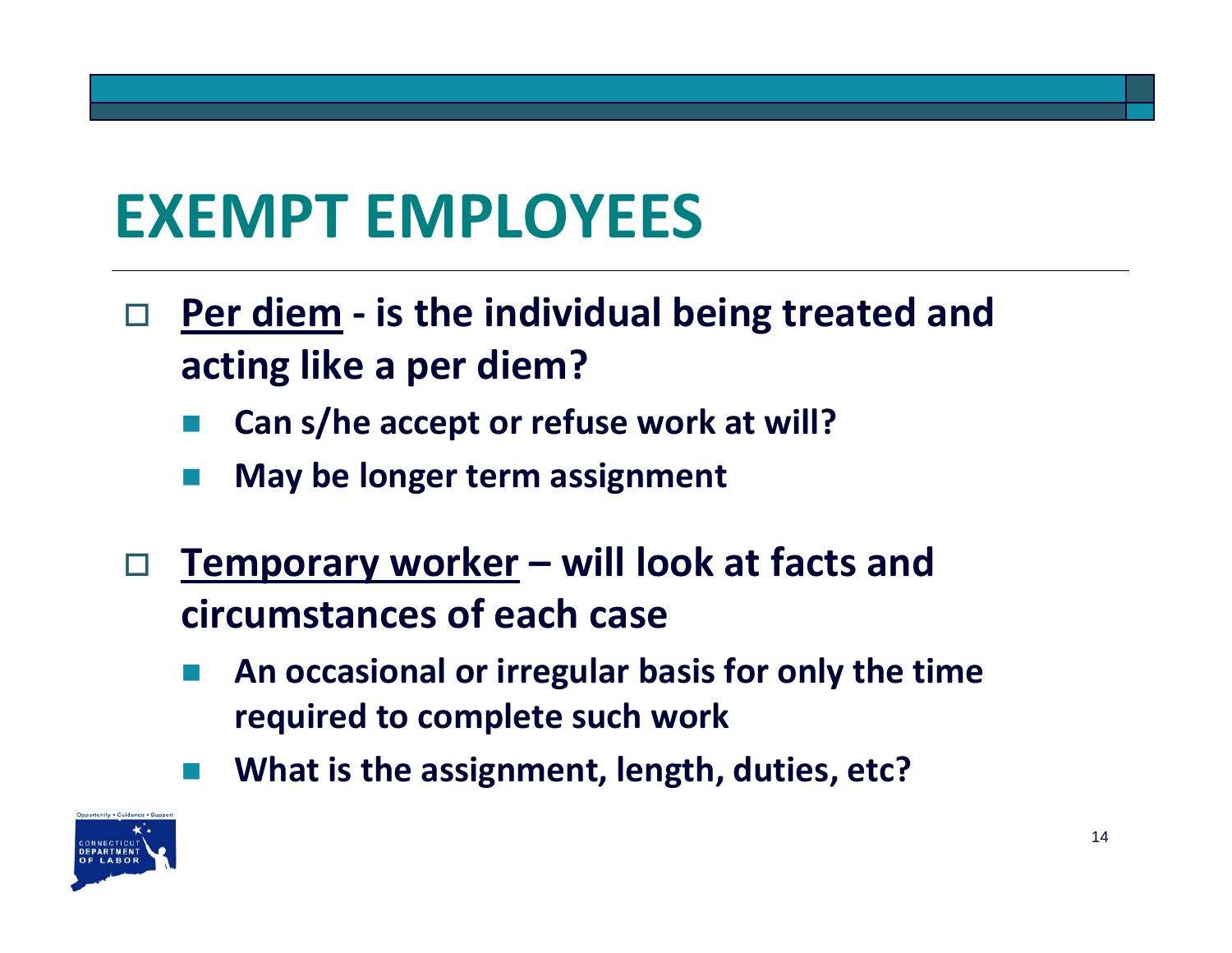#### **LAW ‐ ACCRUAL**

- $\Box$  **Sec. 2(a) Each employer shall provide paid sick leave annually to each of such employer's service workers in the state. Such paid sick leave shall accrue:**
	- **(1) beginning January 1, 2012, or for <sup>a</sup> service worker hired after said date, beginning on the service worker's date of employment,**
	- F **(2) at <sup>a</sup> rate of one hour of paid sick leave for each forty hours worked by <sup>a</sup> service worker, and**



 **(3) in one‐hour increments up to <sup>a</sup> maximum of 40 hours per calendar year**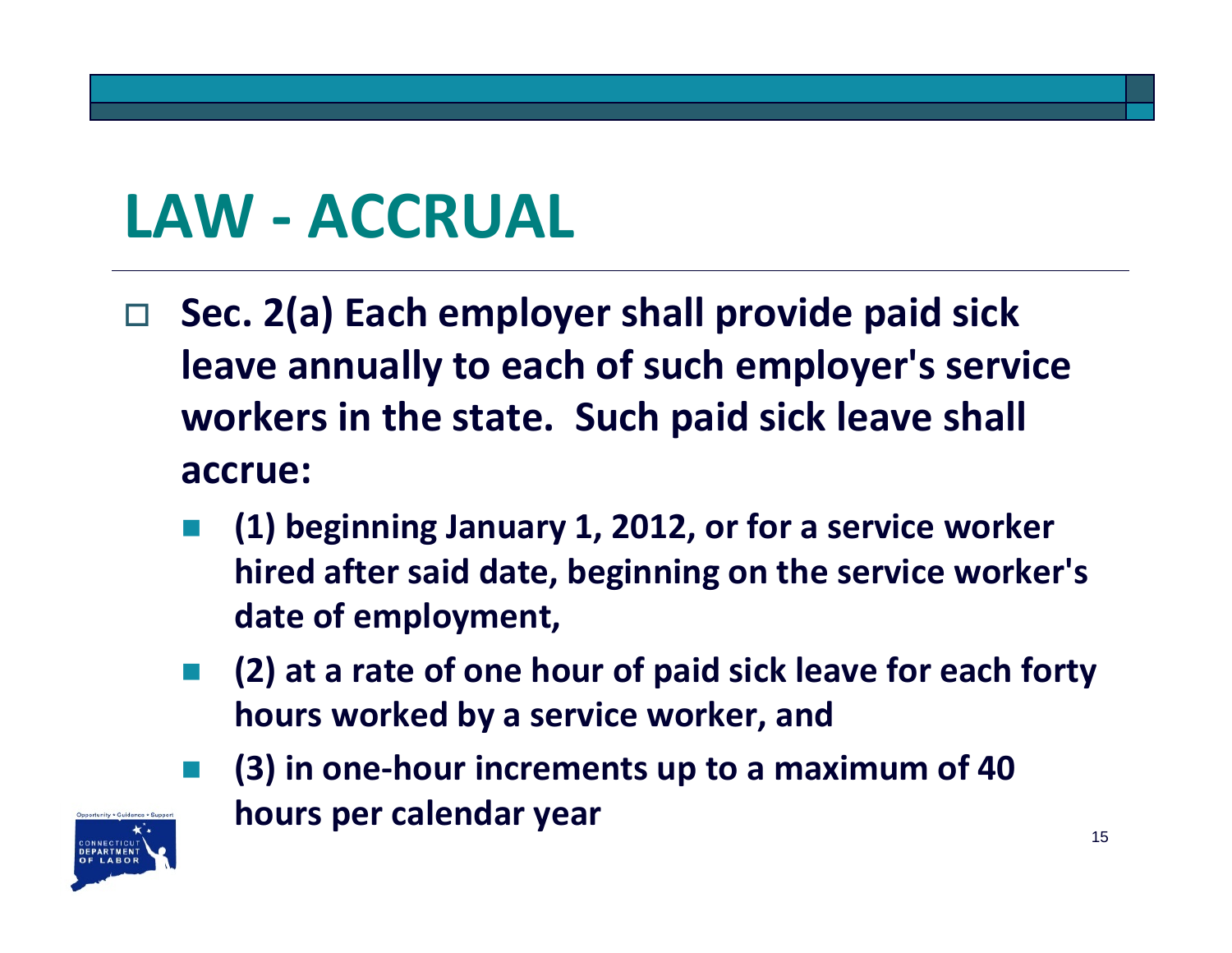#### **ACCRUAL ‐ START**

- **Calendar year basis**
- **Two accrual dates:**
	- **currently employed service workers begin on 1/1/12**
	- **services workers hired after 1/1/12 begin upon hire date**

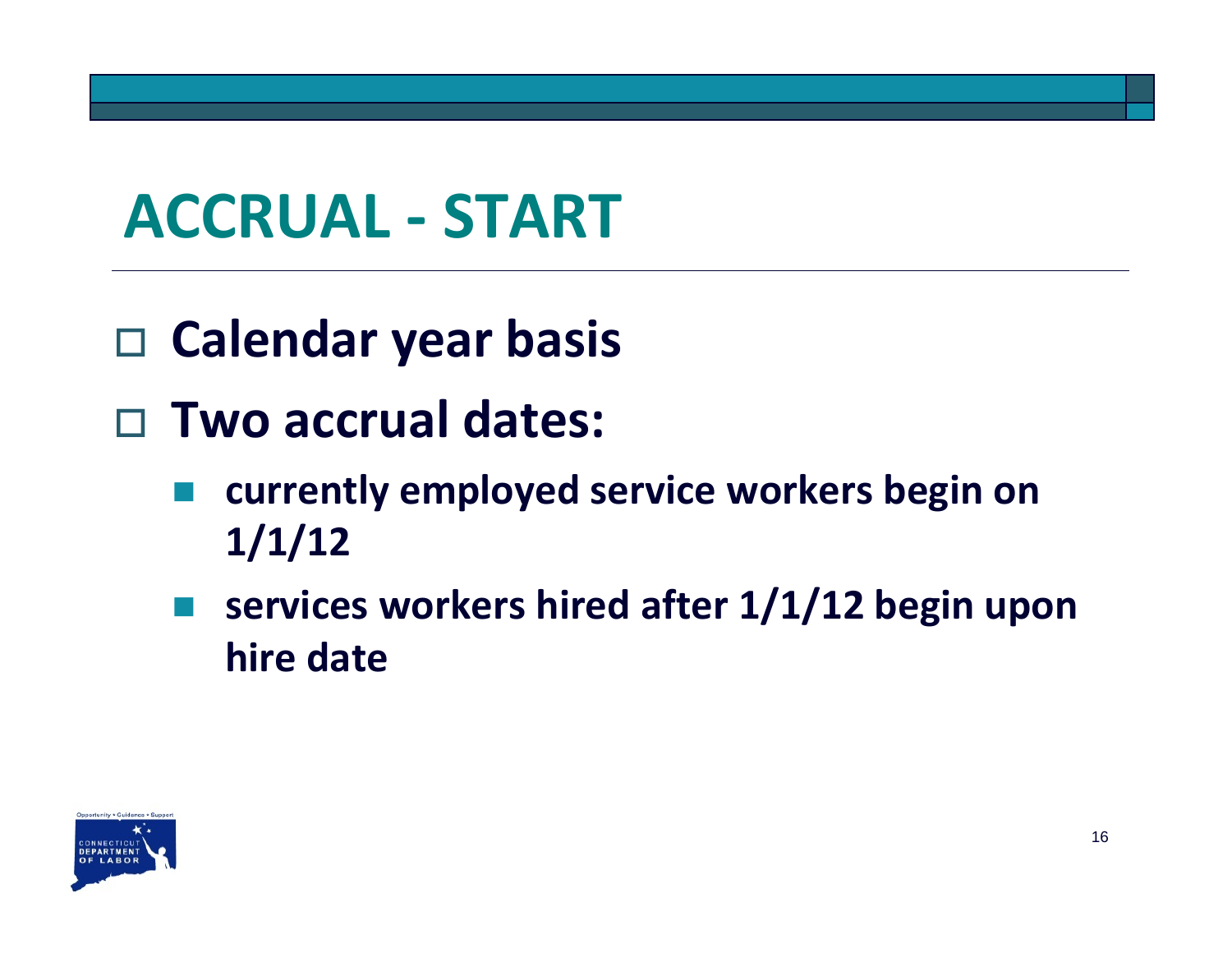#### **ACCRUAL – HOW MUCH**

- **1 hour per every 40 hours worked**
	- **Service Service Includes part‐time service workers**
	- **Must be actual hours worked – not sick, vacation or other leave**
	- **Service Service 1 hour increments – accrued and used regardless of time‐keeping system**
	- **Max out at 40 hours per calendar year**

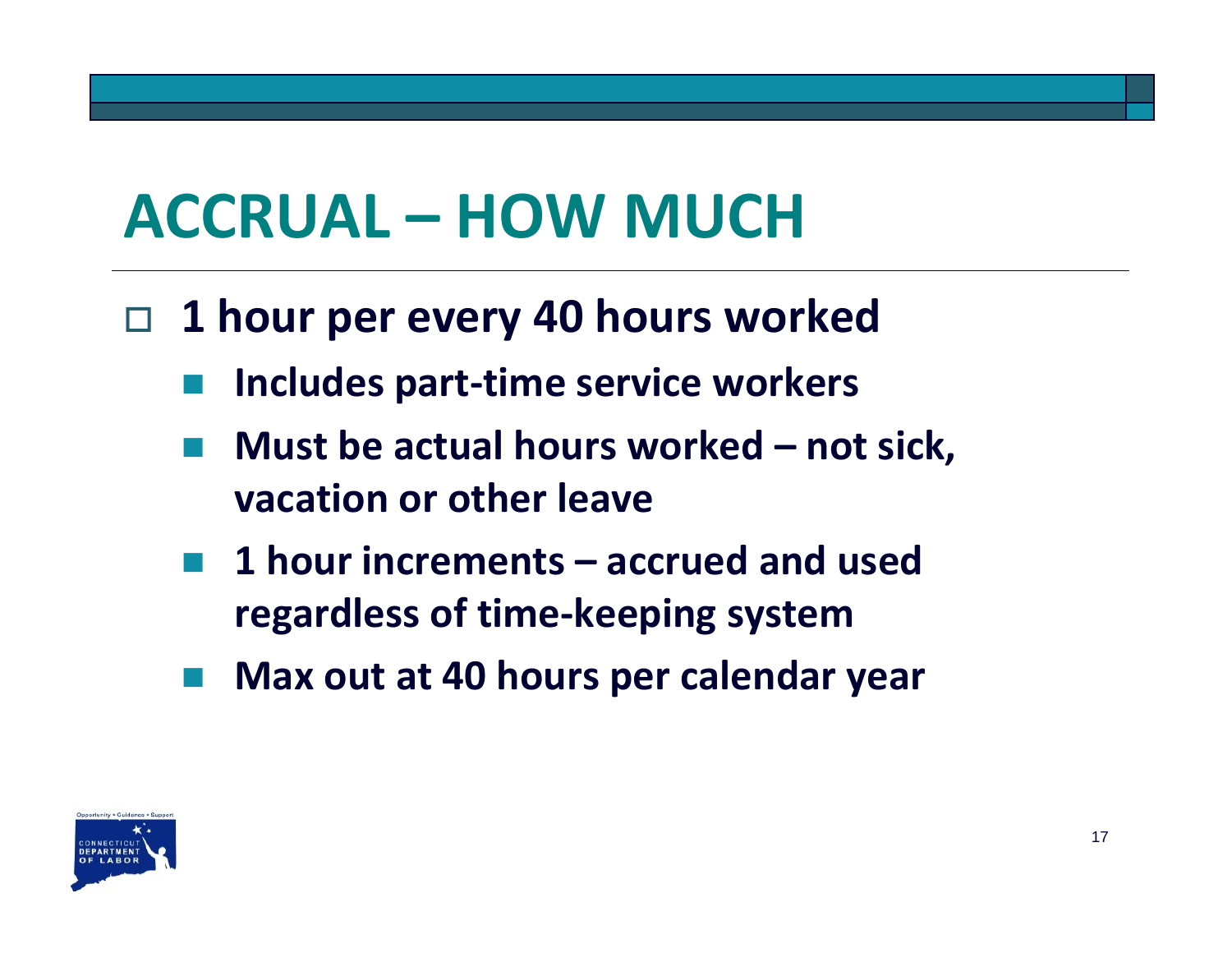## **LAW – CARRY OVER**

#### **Sec. 2(a) cont'd:**

**Each service worker shall be entitled to carry over up to 40 unused accrued hours of paid sick leave from the current calendar year to the following calendar year**

**Service Service but no service worker shall be entitled to use more than the maximum number of accrued hours, as described in subdivision (3) of this subsection, in any year**

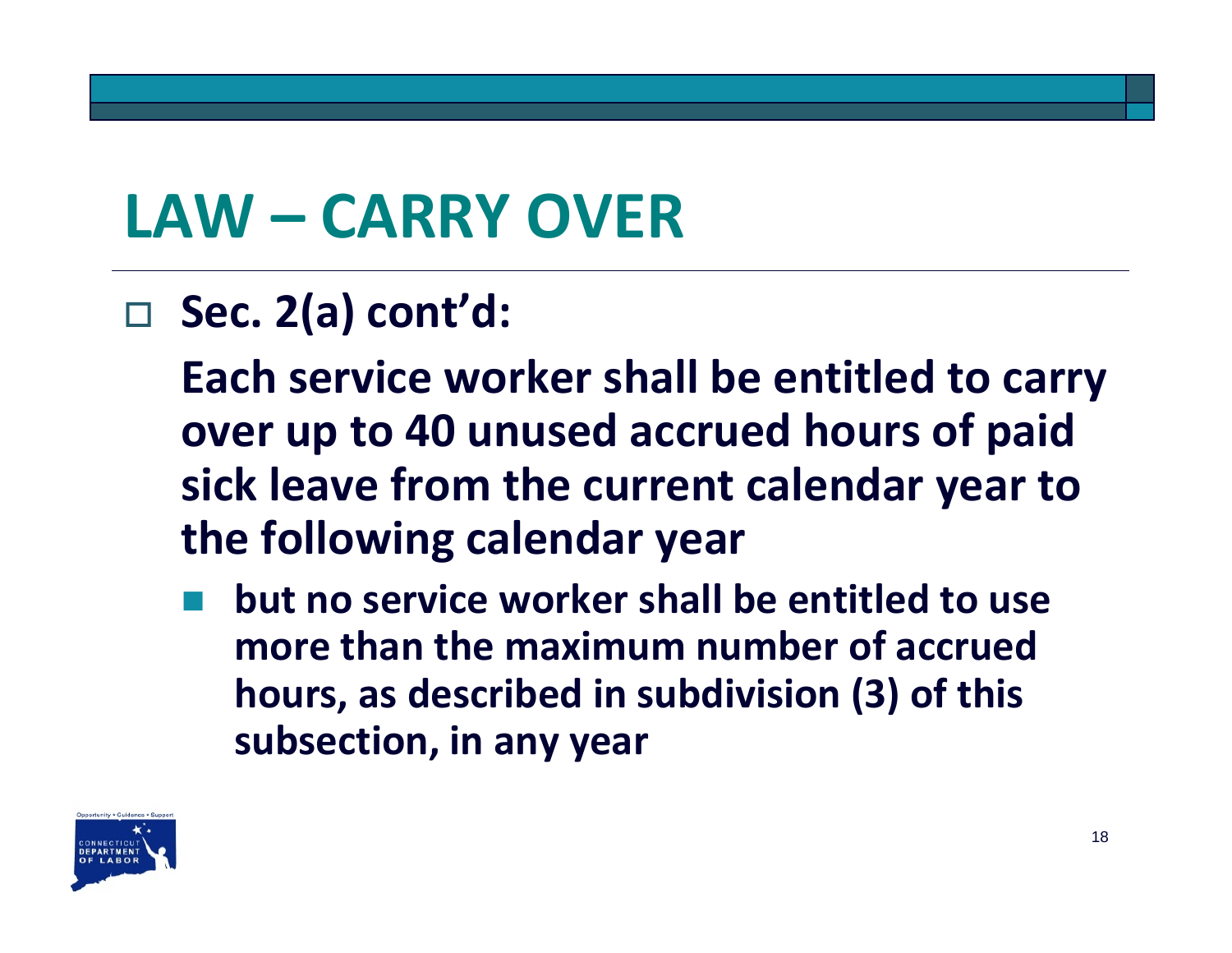### **CARRY OVER**

- $\Box$ **Calendar year basis**
- $\Box$  **Carry over – only up to 40 hours each calendar year no matter how much service worker has accumulated**
- **"shall be entitled" – may offer service worker the option of accepting pay out in lieu of carry over as long as voluntary**
- $\Box$  **Can only use 40 hours per calendar year, no matter how many hours carried over and accrued**

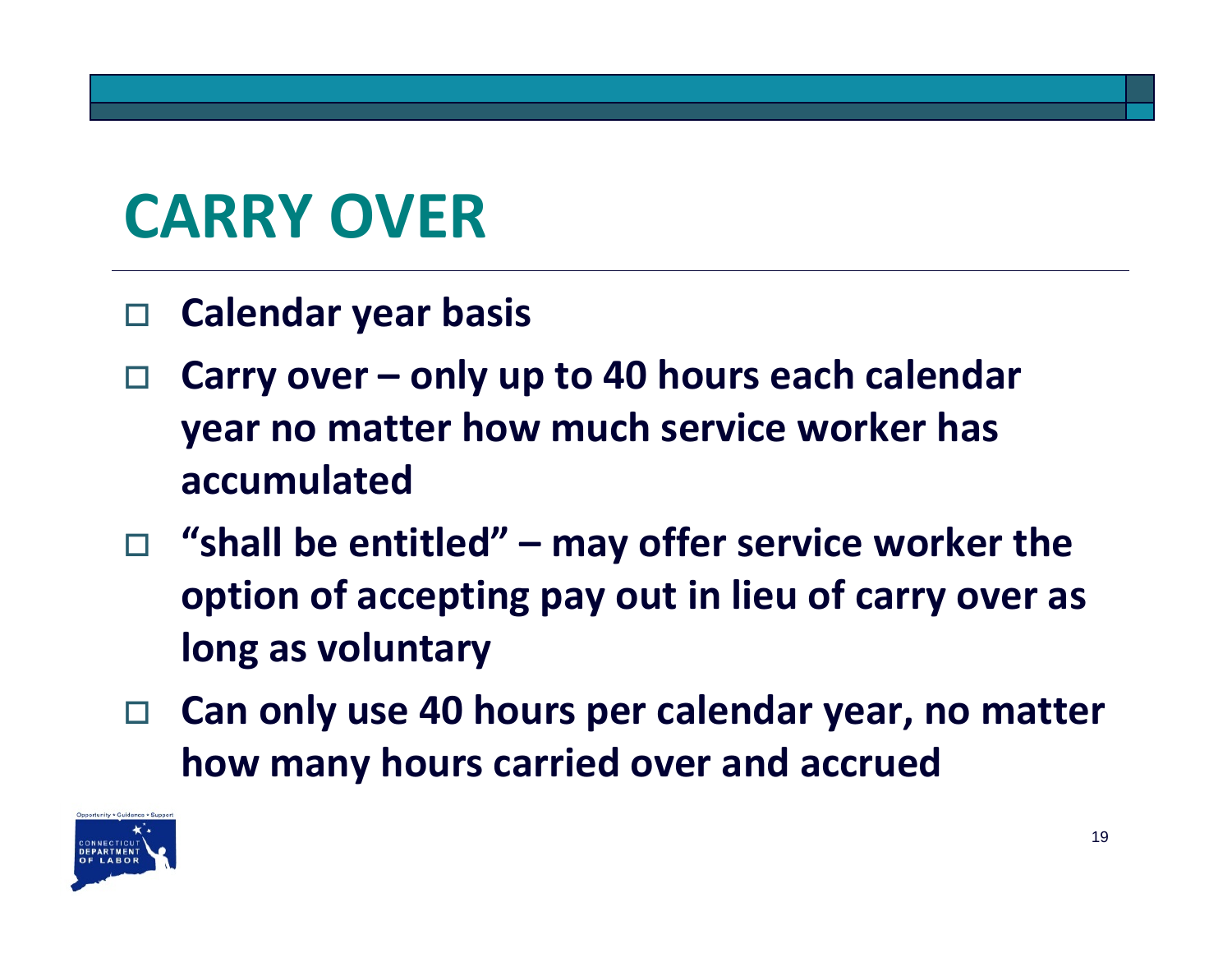#### **LAW ‐ USAGE**

- $\Box$  **Sec. 2(b) A service worker shall be entitled to the use of accrued paid sick leave upon:**
	- E **the completion of the service worker's 680th hour of employment from 1/1/12, if the service worker was hired prior to 1/1/12,**
	- **or if hired after 1/1/12, upon the completion of the service worker's 680th hour of employment from the date of hire, unless the employer agrees to an earlier date.**
- **A service worker shall not be entitled to the use of accrued paid sick leave if such service worker did not work an average of 10 or more hours <sup>a</sup> week for the employer in the most recent complete calendar quarter.**

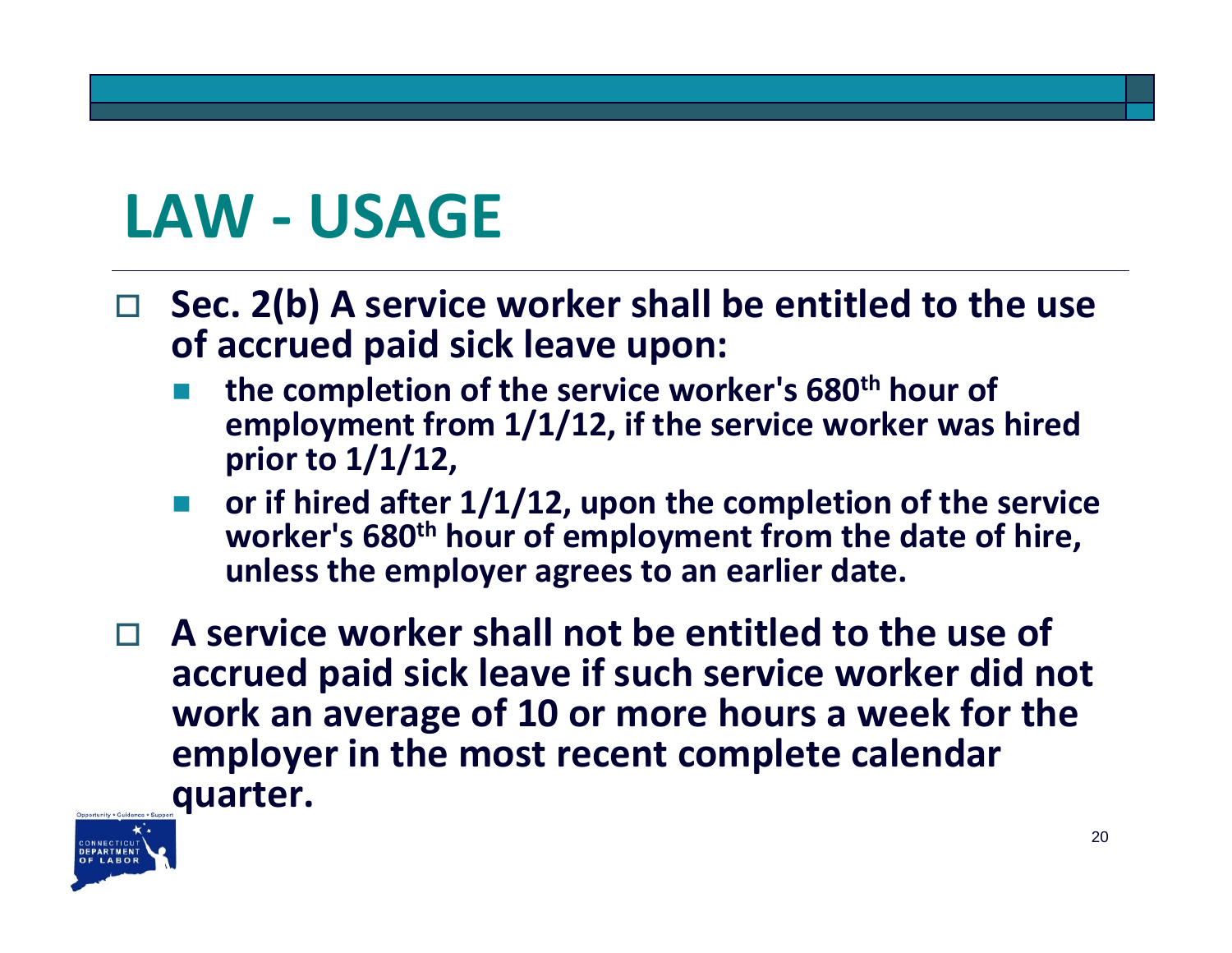#### **USAGE**

#### $\Box$  **Cannot use accrued paid sick leave until service worker has worked 680 hours**

- **actual hours worked**
	- П **not sick, vacation or other leave**
- **one time requirement**
- n. **Begin counting hours worked:**
	- **currently employed service workers begin on 1/1/12**
	- **services workers hired after 1/1/12 begin upon hire date**
	- **or any earlier date to which the employer agrees**
- $\Box$  **Once 680 hours worked, can only use accrued time if worked an AVERAGE of 10 hours per week in most recent completed calendar quarter**

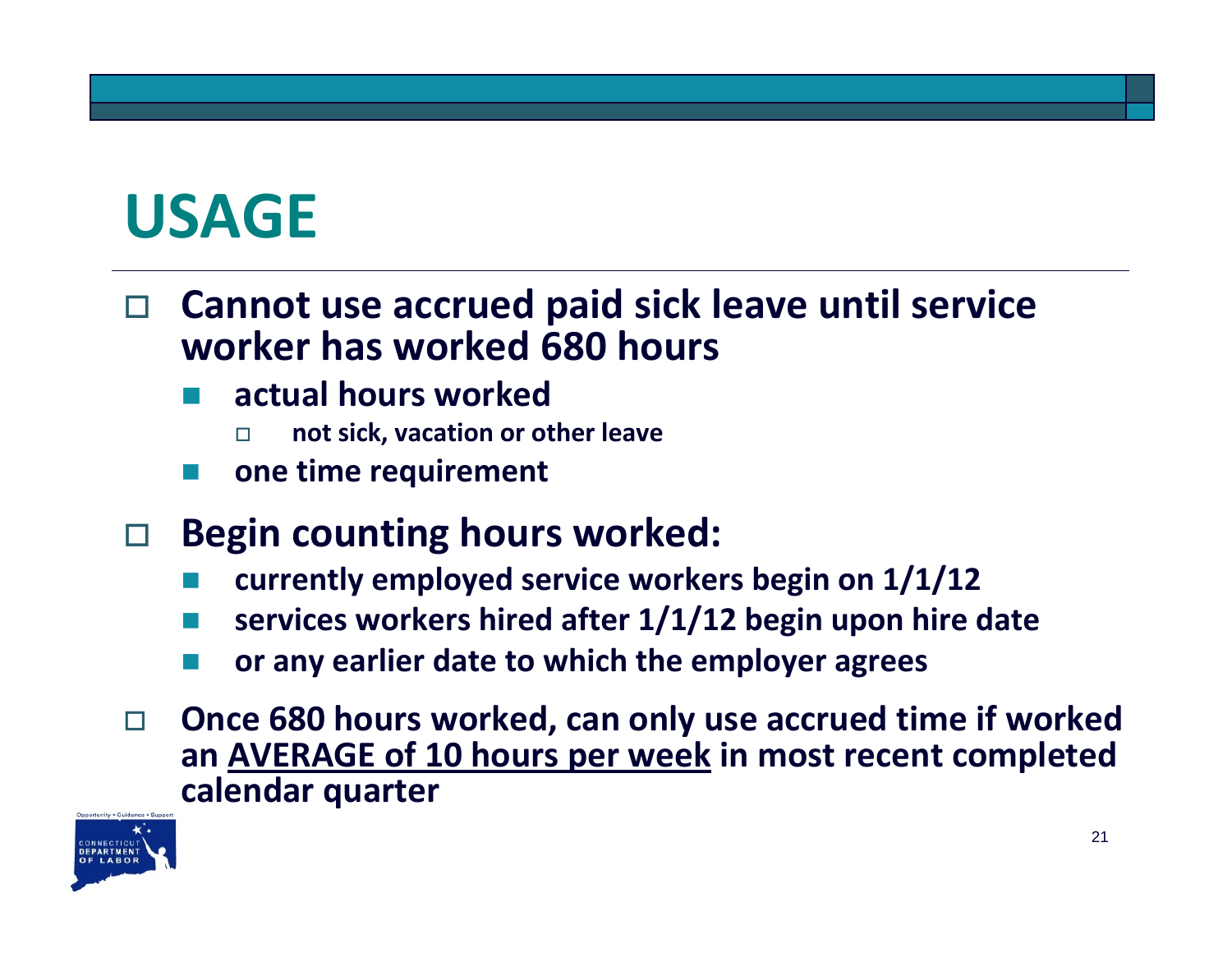#### **LAW – BREAK IN SERVICE**

- $\Box$  **Sec. 4(c) ‐ Any termination of <sup>a</sup> service worker's employment by an employer, whether voluntary or involuntary, shall be construed as <sup>a</sup> break in service. Should any service worker subsequently be rehired by the employer following <sup>a</sup> break in service, the service worker shall**
	- T **(1) begin to accrue sick leave in accordance with section 2 of this act, and**
	- **(2) shall not be entitled to any unused hours of paid sick leave that had been accrued prior to the service worker's break in service unless agreed to by the employer.**

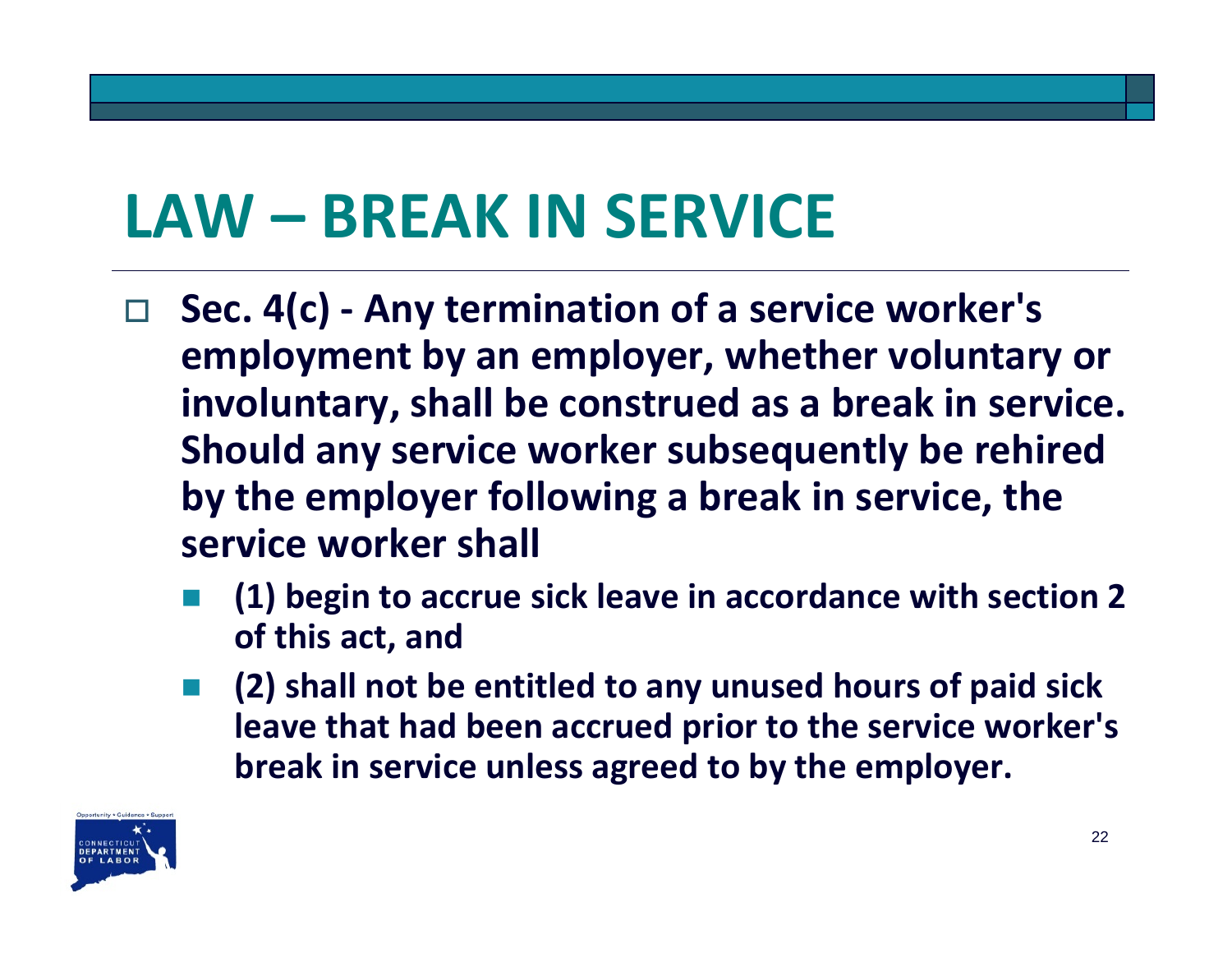#### **BREAK IN SERVICE**

- П **Break in service – separation from employment**
- П **If the service worker returns to work s/he:**
	- $\overline{\phantom{a}}$ **loses all paid sick leave accrued prior to the break**
	- F) **retains the hours worked towards the 680 hours**
	- F) **Example**
		- $\Box$ **Service worker worked for 7 months prior to <sup>a</sup> break in service**
		- п **Service worker accrued 12 hours of paid sick leave and worked for the employer for 500 hours.**
		- $\Box$  **Service worker returns to work after the break in service with no accrued paid sick leave and 500 hours of work towards the 680 hour requirement**

П **Must look back at most recent calendar quarter – service worker must have worked an average of 10 hours per week**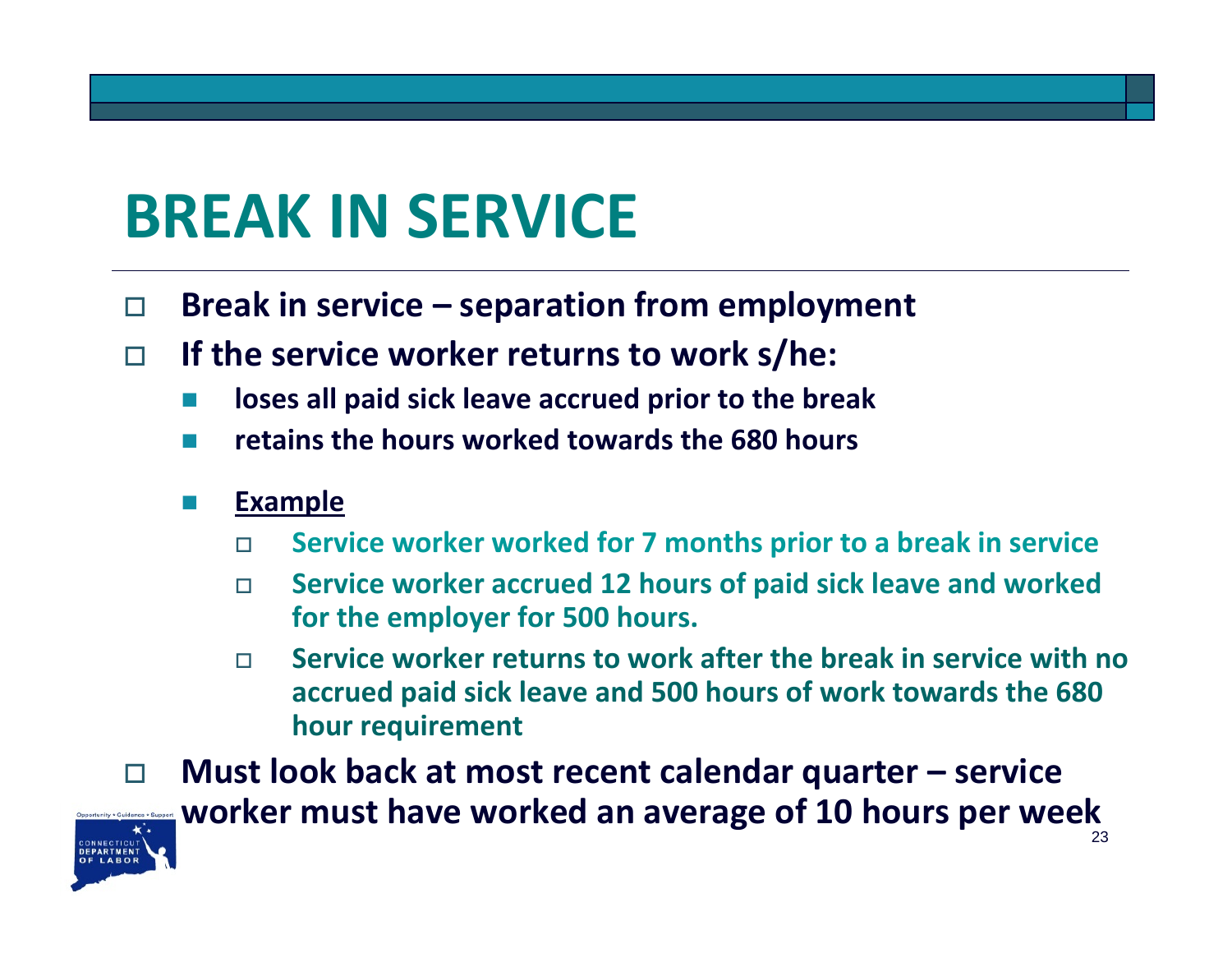## **LAW ‐ COMPLIANCE**

- $\Box$  **Sec. 2(c) An employer shall be deemed to be in compliance with this section if the employer offers any other paid leave, or combination of other paid leave that:**
	- **(1) may be used for the purposes of section 3 of this act, and**
	- **(2) is accrued in total at <sup>a</sup> rate equal to or greater than the rate described in subsections (a) and (b) of this section.**
- **For the purposes of this subsection, "other paid leave" may include, but not be limited to, paid vacation, personal days or paid time off.**

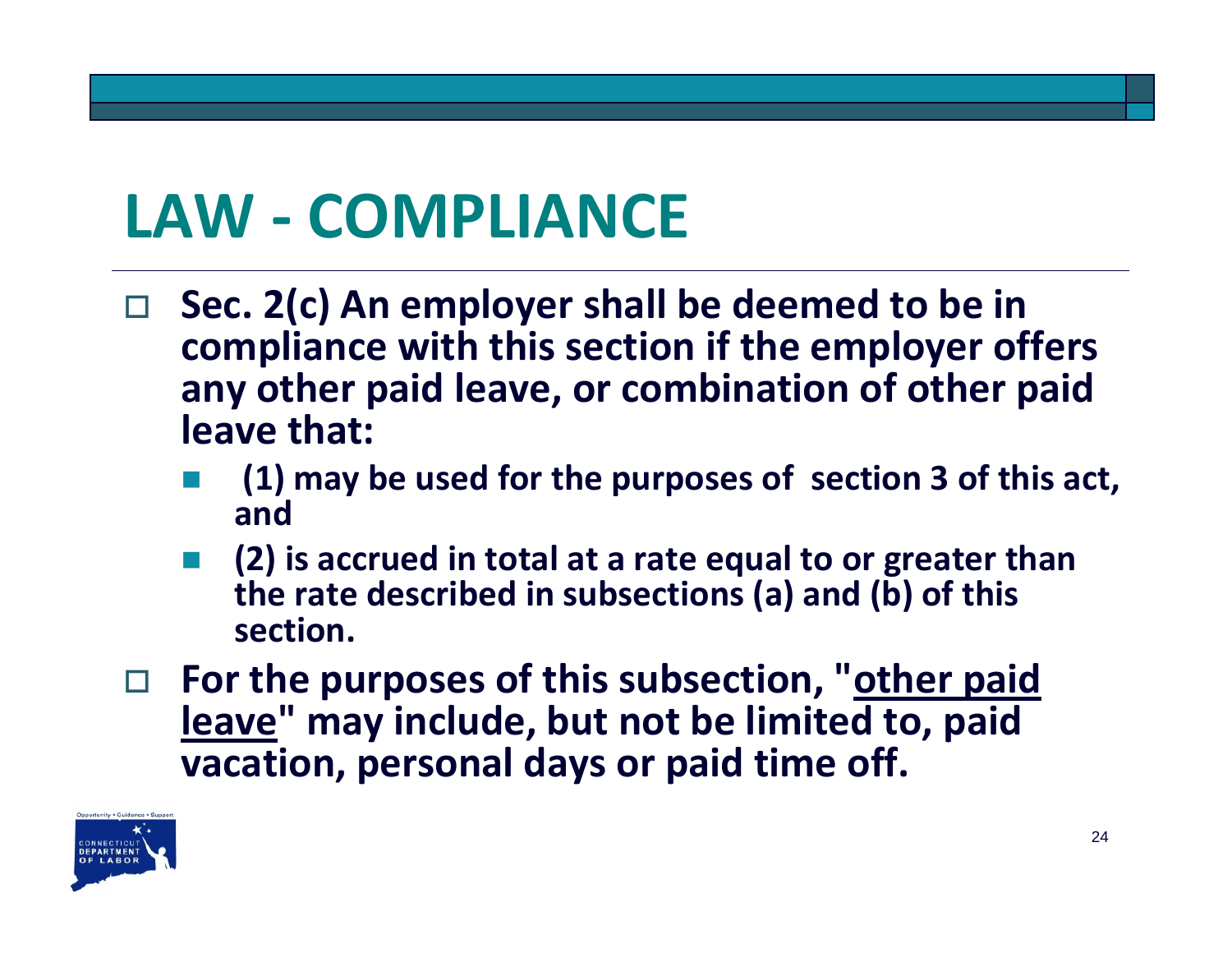## **COMPLIANCE**

- **If employer has other paid leave:**
	- **Accrued at rate ≥ this law, AND**
	- **MAY be used for same purposes**
		- **Sick service worker, spouse or child**
		- **Family violence / sexual assault**

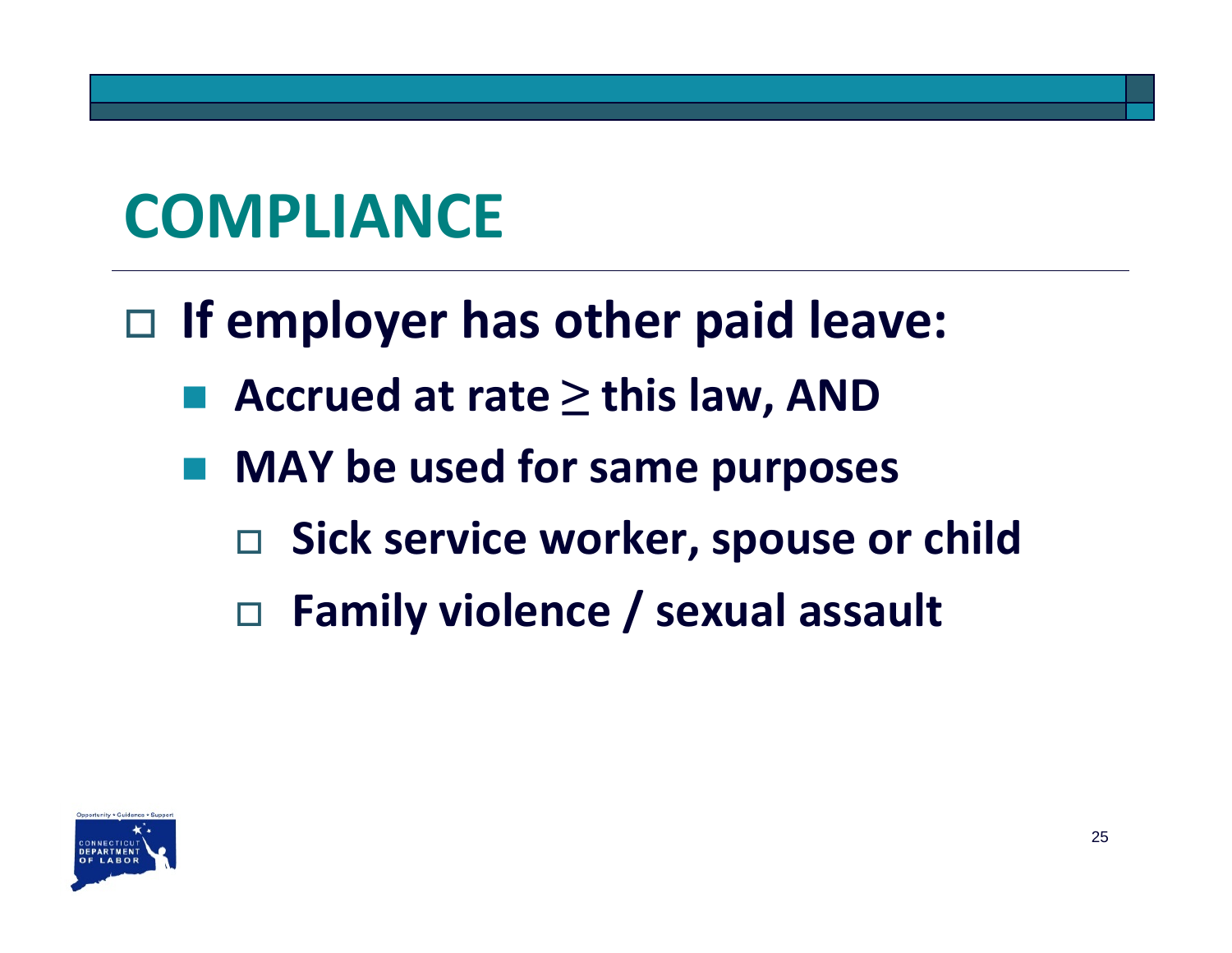#### **LAW – PAY RATE**

- **Sec. 2(d) Each employer shall pay each service worker for paid sick leave at <sup>a</sup> pay rate equal to the greater of either:**
	- F **(1) the normal hourly wage for that service worker, or**
	- T **(2) the minimum fair wage rate under section 31‐58 of the general statutes in effect for the pay period during which the employee used paid sick leave.**
	- **For any service worker whose hourly wage varies depending on the work performed by the service worker, the "normal hourly wage" shall mean the average hourly wage of the service worker in the pay period prior to the one in which the service worker used paid sick leave**

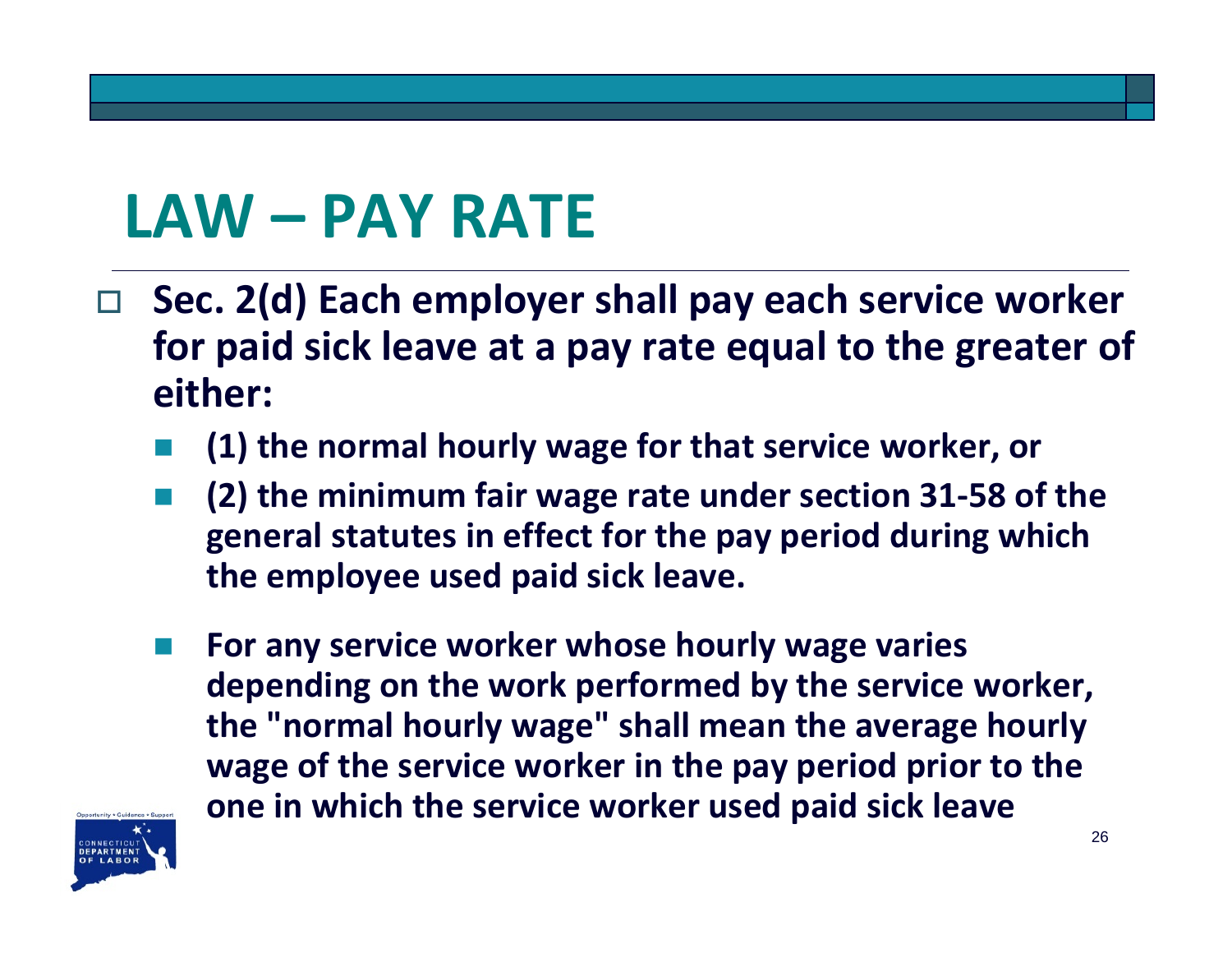## **PAY RATE**

- **Service workers who earn tip credit – because hourly rate is lower than minimum wage, would be paid minimum wage for any paid sick leave hours used**
- **Overtime and commissions not part of "normal hourly wage"**
- **If hourly wage varies – average of pay period prior**

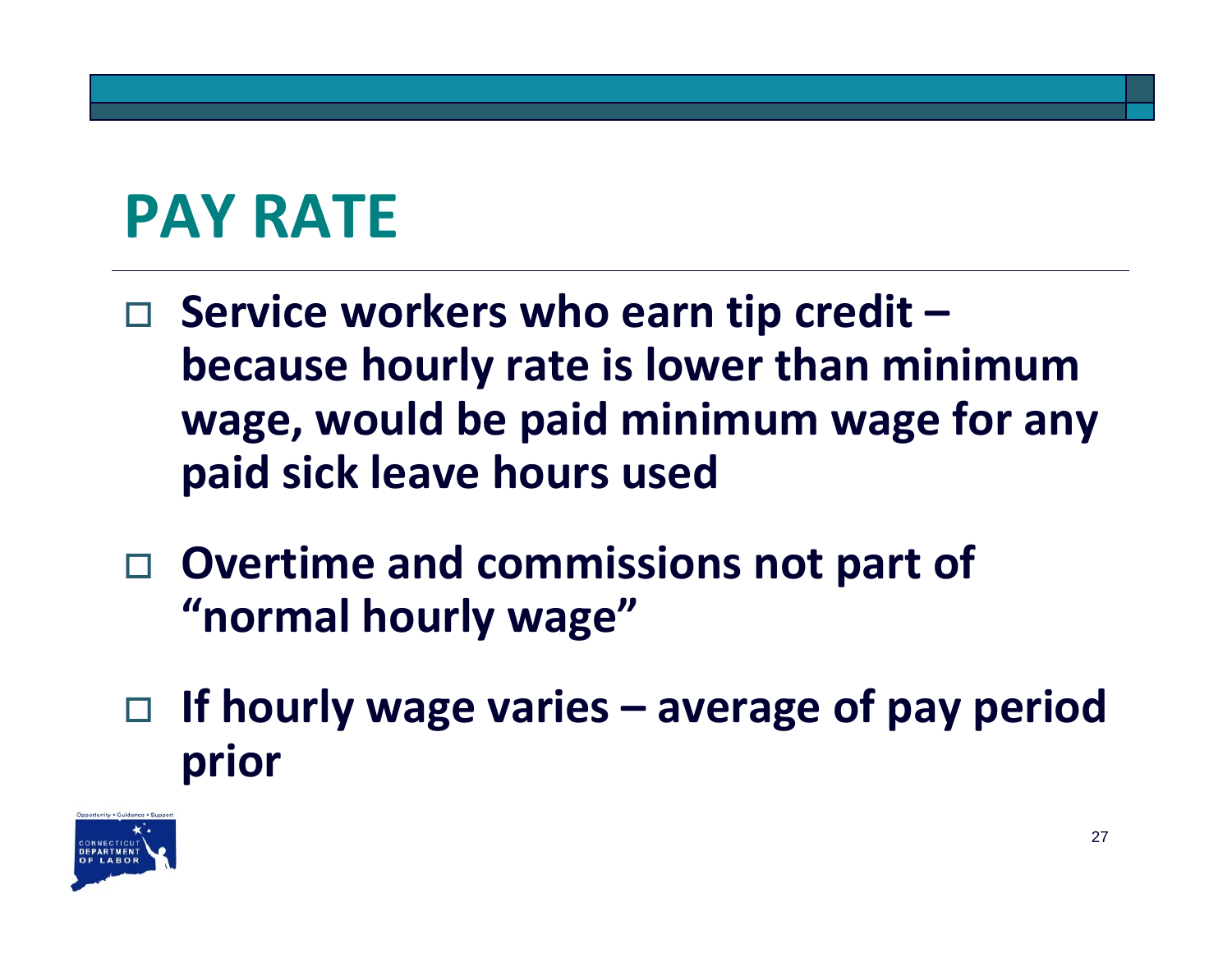#### **LAW – SHIFT CHANGE**

 **Sec. 2(e) ‐ Notwithstanding the provisions of this section and sections 3 to 6, inclusive, of this act and upon the mutual consent of the service worker and employer, <sup>a</sup> service worker who chooses to work additional hours or shifts during the same or following pay period, in lieu of hours or shifts missed, shall not use accrued paid sick leave.**

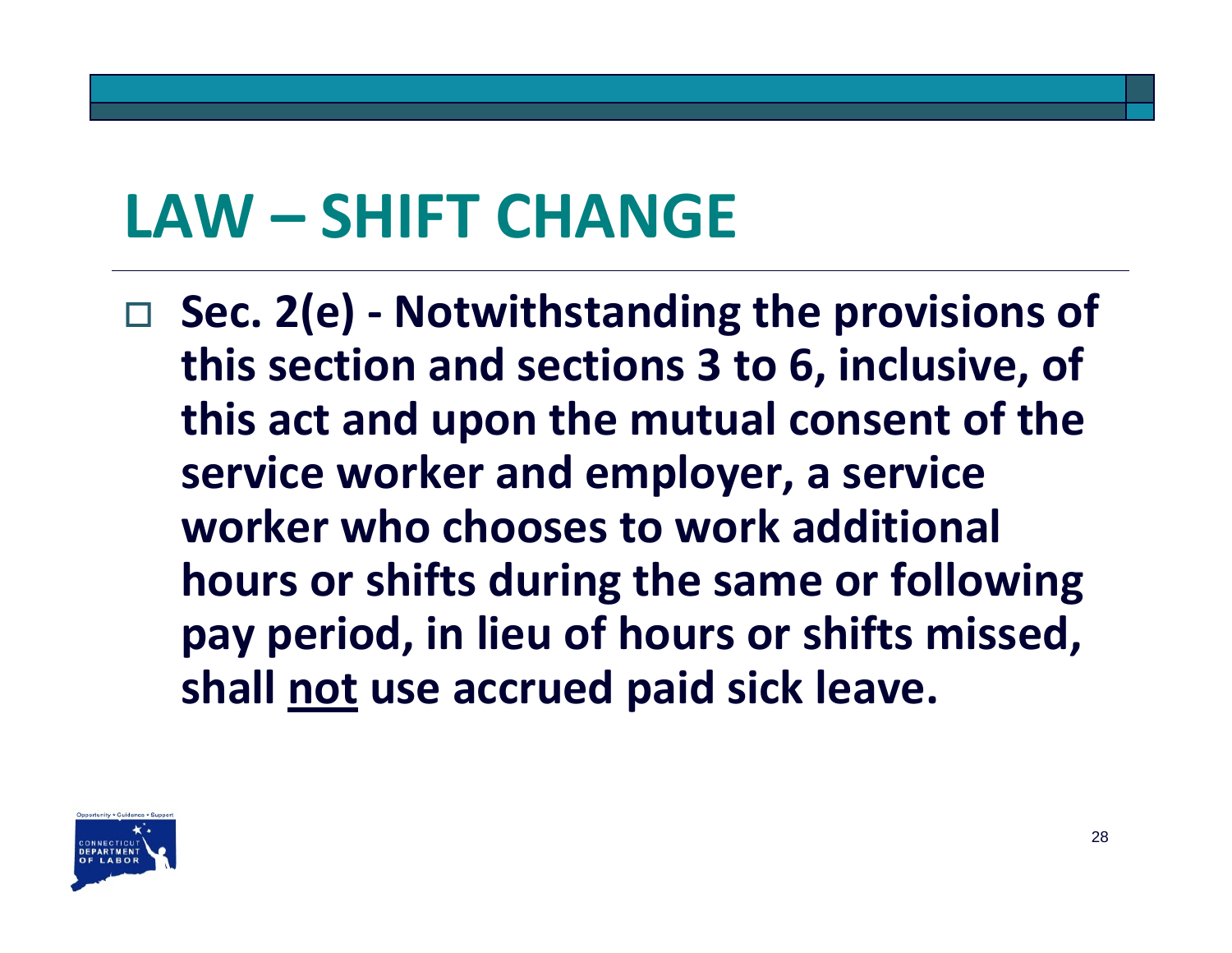#### **SHIFT CHANGE**

#### **Must be mutual – employer cannot require service worker to pick up extra shifts to cover missed work**

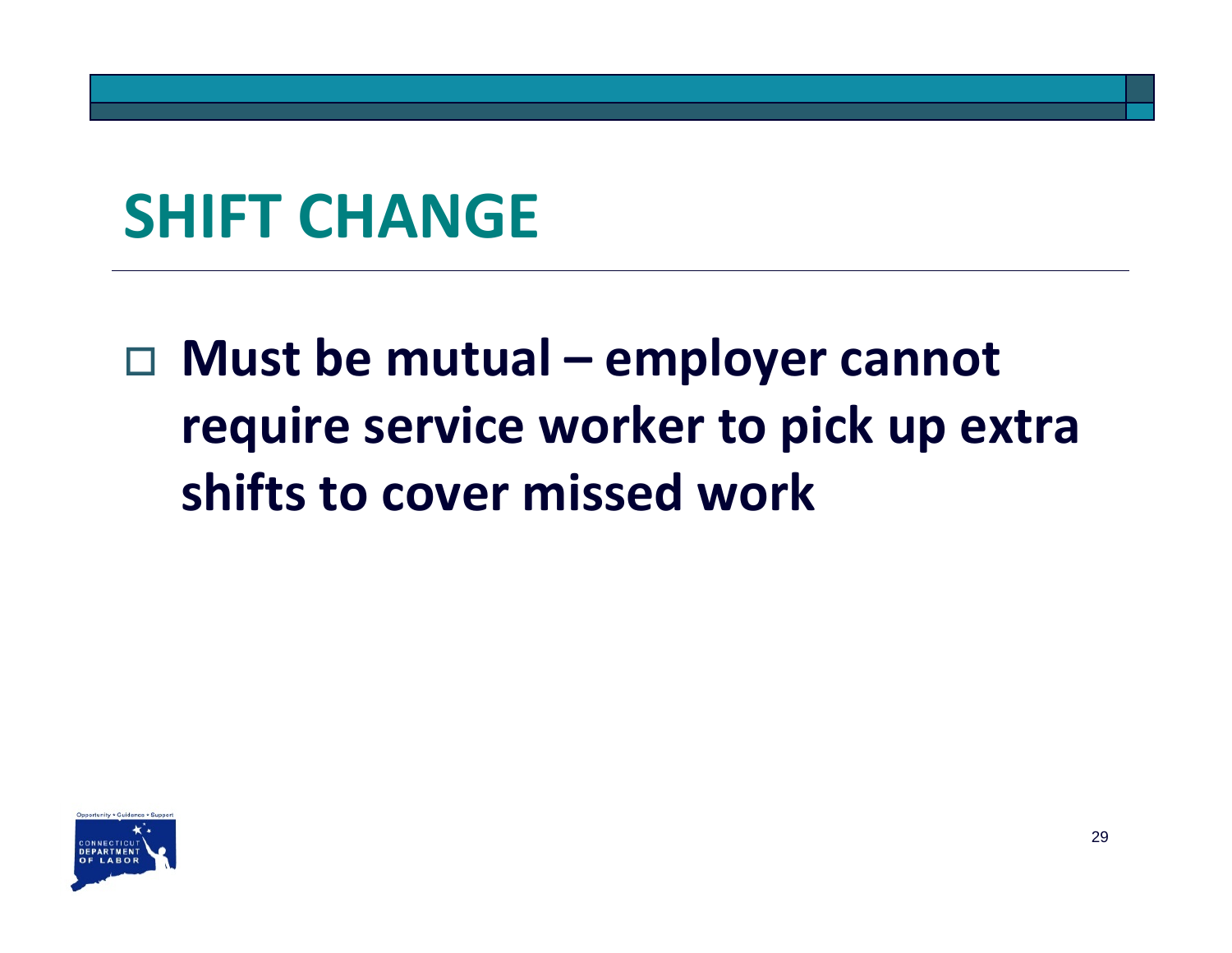## **LAW – REASONS FOR LEAVE**

- $\Box$  **Sec. 3(a) An employer shall permit <sup>a</sup> service worker to use the paid sick leave accrued pursuant to section 2 of this act:**
- $\Box$  **(1) For**
	- **(A) <sup>a</sup> service worker's illness, injury or health condition,**
	- k. **(B) the medical diagnosis, care or treatment of <sup>a</sup> service worker's mental illness or physical illness, injury or health condition, or**



**(C) preventative medical care for <sup>a</sup> service worker**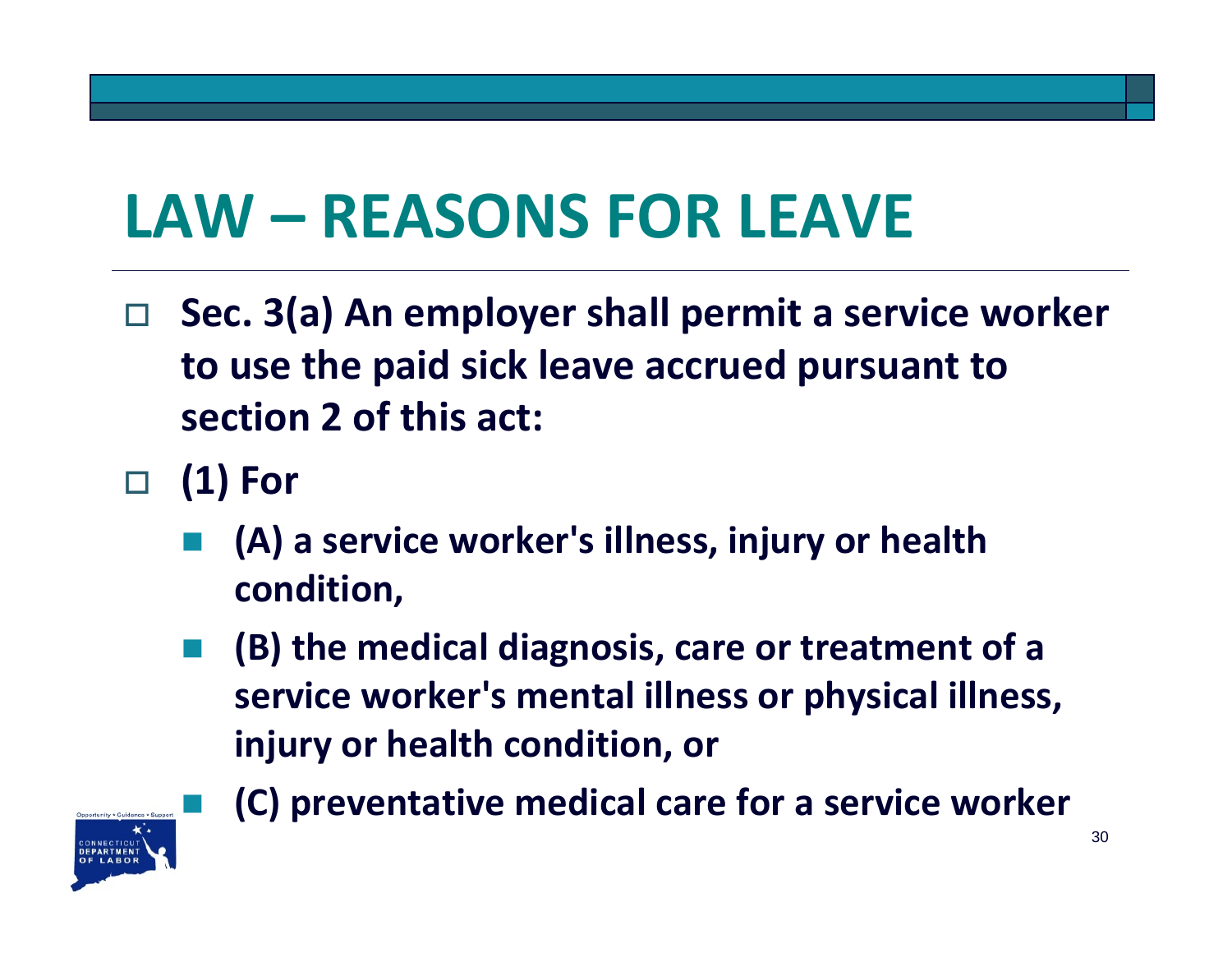## **LAW – REASONS FOR LEAVE**

#### **Sec. 3(a)(2) For**

- **(A) <sup>a</sup> service worker's child's or spouse's illness, injury or health condition,**
- **(B) the medical diagnosis, care or treatment of <sup>a</sup> service worker's child's or spouse's mental or physical illness, injury or health condition, or**
- **(C) preventative medical care for <sup>a</sup> child or spouse of <sup>a</sup> service worker; and**

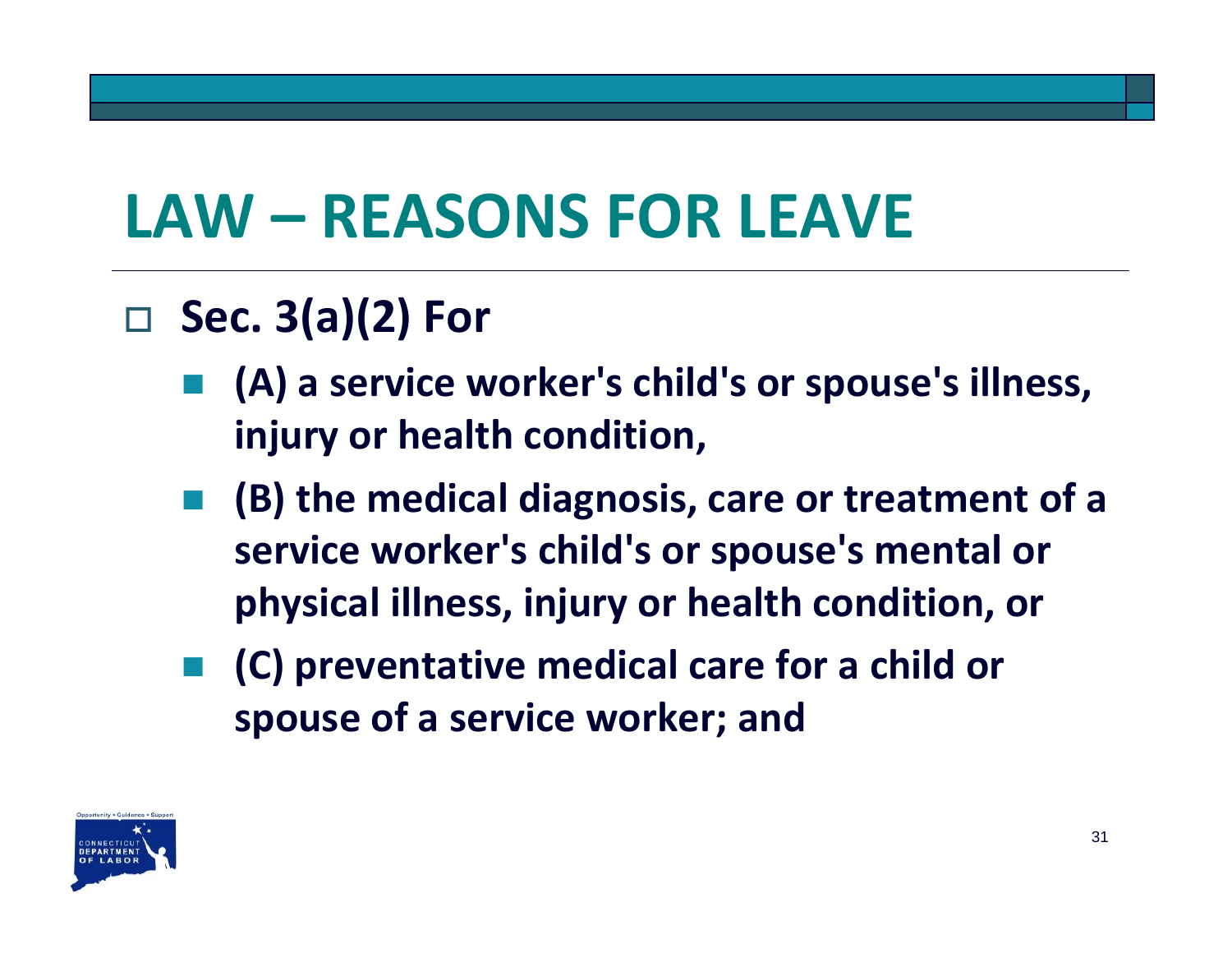#### **LAW ‐ DEFINITIONS**

- $\Box$  **Sec. 1(1) "Child" ‐ means <sup>a</sup> biological, adopted or foster child, stepchild, legal ward of <sup>a</sup> service worker, or <sup>a</sup> child of <sup>a</sup> service worker standing in loco parentis, who is**
	- **(A) under eighteen years of age; or**
	- **(B) eighteen years of age or older and incapable of self‐ care because of <sup>a</sup> mental or physical disability**
- $\Box$ **Same definition as FMLA**

#### $\Box$ **Sec. 1(9) "Spouse" ‐ means <sup>a</sup> husband or wife**

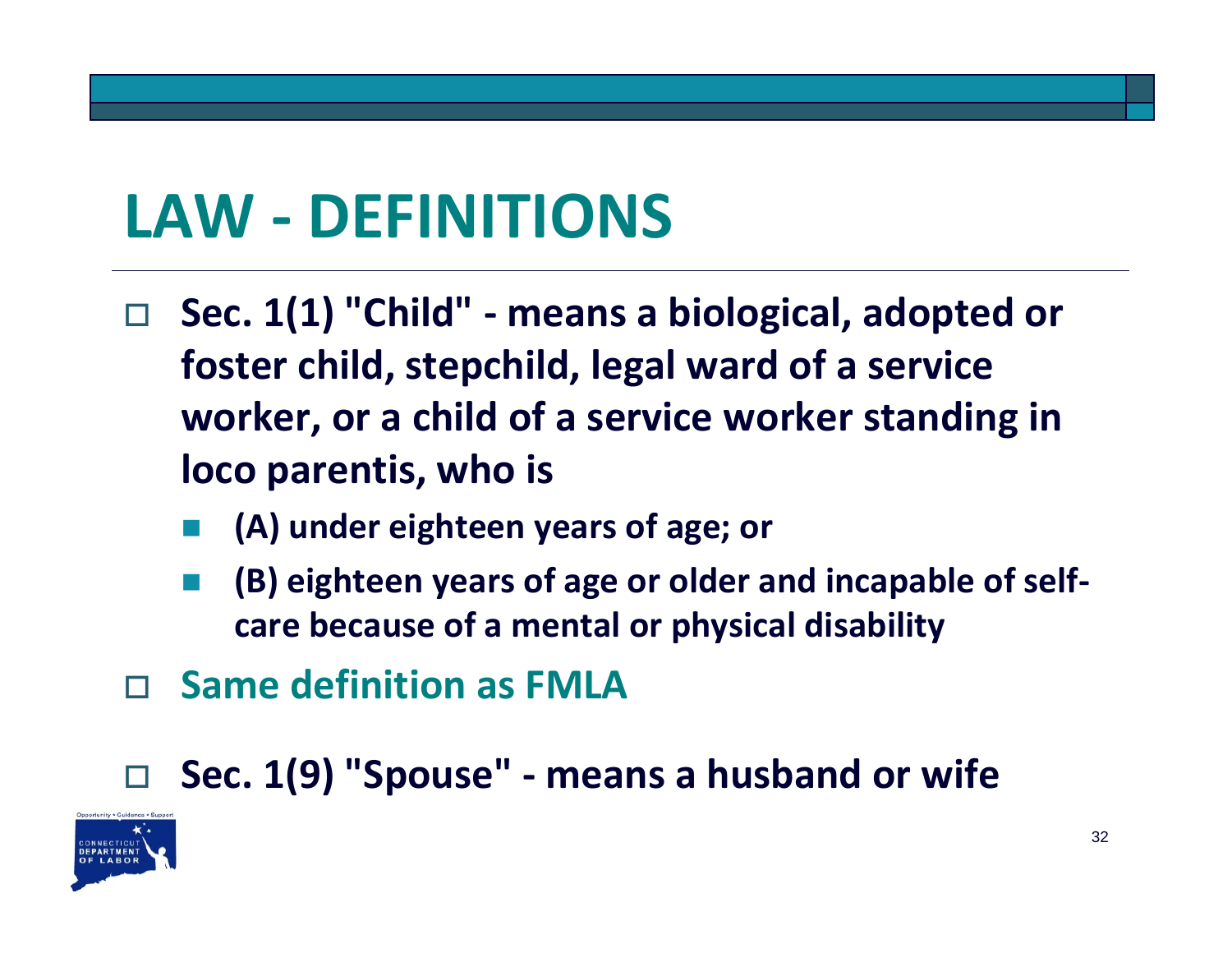### **LAW – REASONS FOR LEAVE**

- $\Box$  **Sec. 3(a)(3) Where <sup>a</sup> service worker is <sup>a</sup> victim of family violence or sexual assault**
	- **(A) for medical care or psychological or other counseling for physical or psychological injury or disability,**
	- **(B) to obtain services from <sup>a</sup> victim services organization,**
	- **(C) to relocate due to such family violence or sexual assault, or**
	- **(D) to participate in any civil or criminal proceedings related to or resulting from such family violence or sexual assault.**

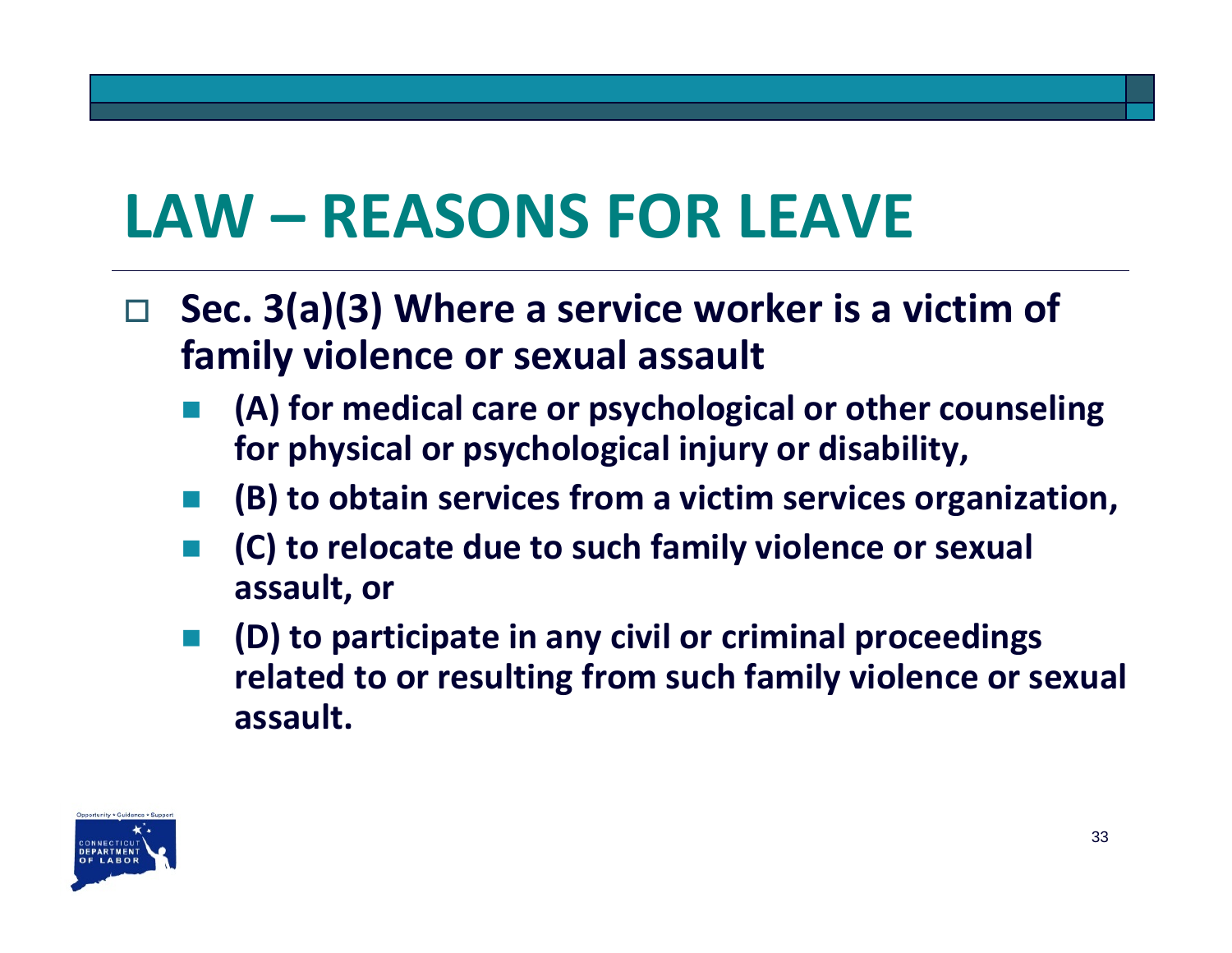#### **FAMILY VIOLENCE / ASSAULT**

- $\Box$  **Only applies to the service worker and not <sup>a</sup> child or spouse**
- **Similar to Conn Gen Stat § 31‐51ss**
	- **12 days of unpaid leave for the same reasons covered under the Paid Sick Leave law**
	- **Service Service BUT, the 12 days are in addition to the Paid Sick Leave**

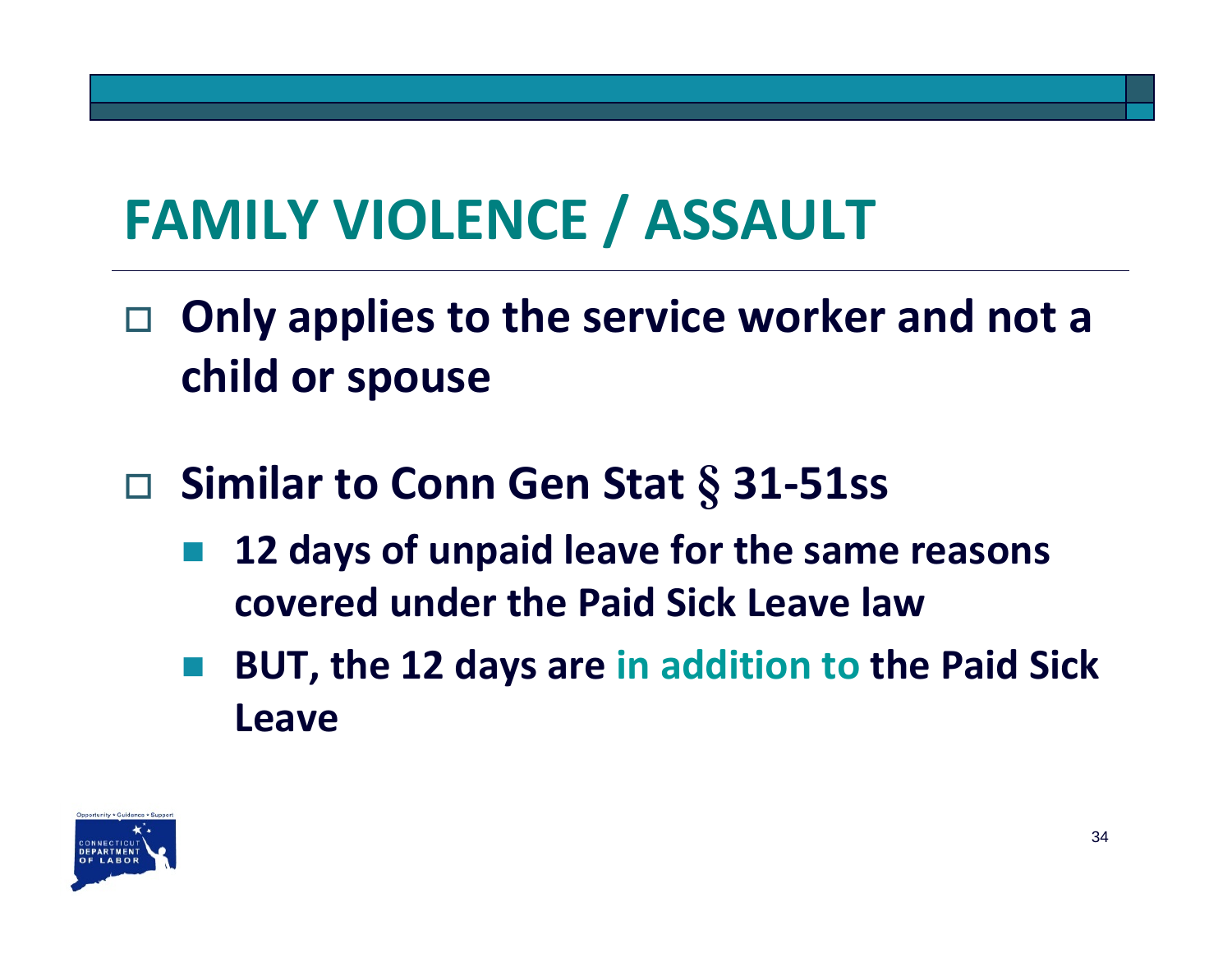#### **LAW‐ EMPLOYEE NOTICE**

- **Sec. 3(b) ‐ If <sup>a</sup> service worker's need to use paid sick leave is foreseeable, an employer may require advance notice, not to exceed 7 days prior to the date such leave is to begin, of the intention to use such leave.**
- $\Box$  **If <sup>a</sup> service worker's need for such leave is not foreseeable, an employer may require <sup>a</sup> service worker to give notice of such intention as soon as practicable.**
- П **For paid sick leave of 3 or more consecutive days, an employer may require reasonable documentation that such leave is being taken for the purpose permitted under subsection (a) of this section.**

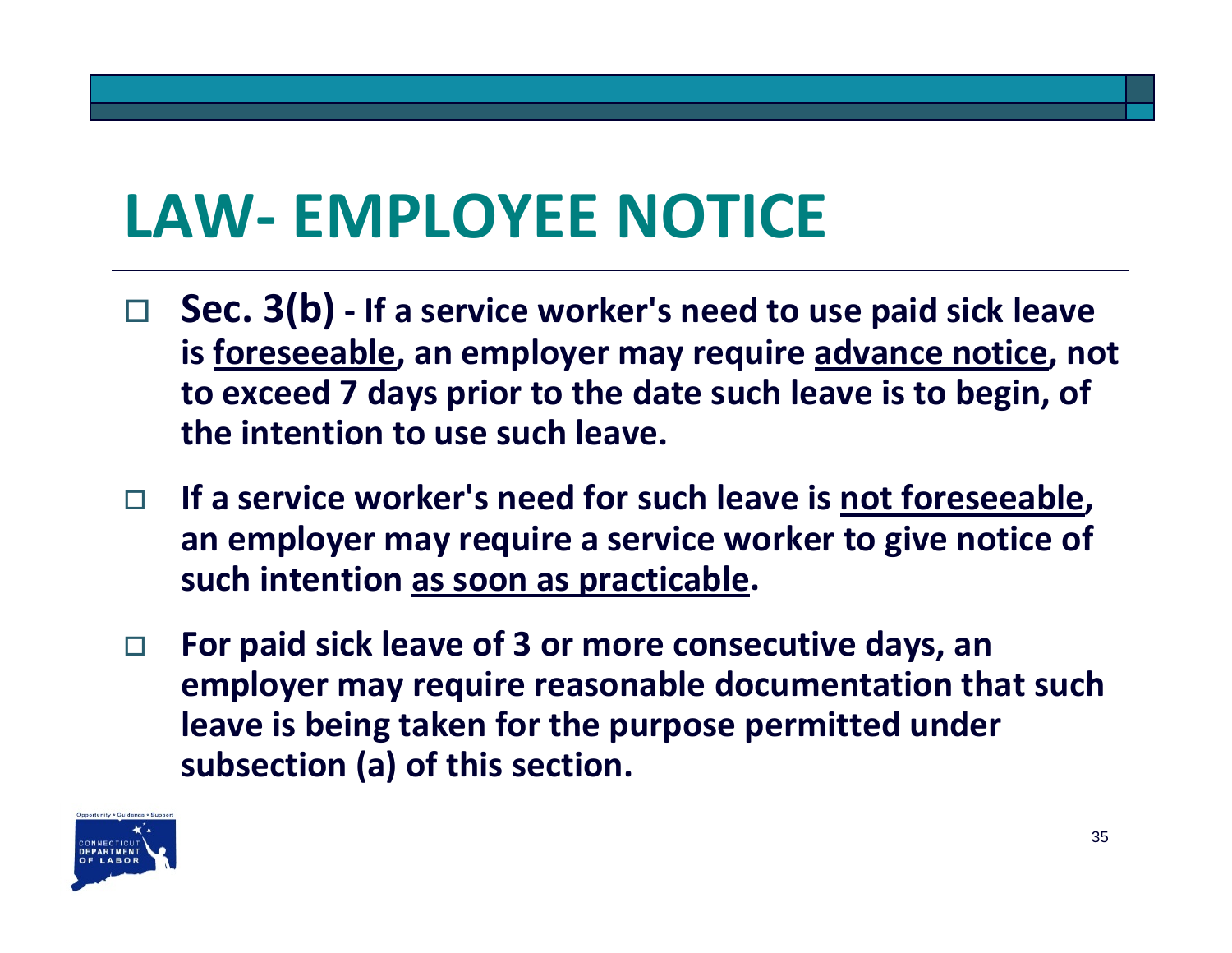### **LAW‐ DOCUMENTATION**

#### **Sec. 3(b) cont'd**

- $\Box$  **If such leave is permitted under subdivision (1) or (2) of subsection (a) of this section, documentation signed by <sup>a</sup> health care provider who is treating the service worker or the service worker's child or spouse indicating the need for the number of days of such leave shall be considered reasonable documentation.**
- $\Box$  **If such leave is permitted under subdivision (3) of subsection (a) of this section, <sup>a</sup> court record or documentation signed by <sup>a</sup> service worker or volunteer working for <sup>a</sup> victim services organization, an attorney, <sup>a</sup> police officer or other counselor involved with the service worker shall be considered reasonable documentation.**

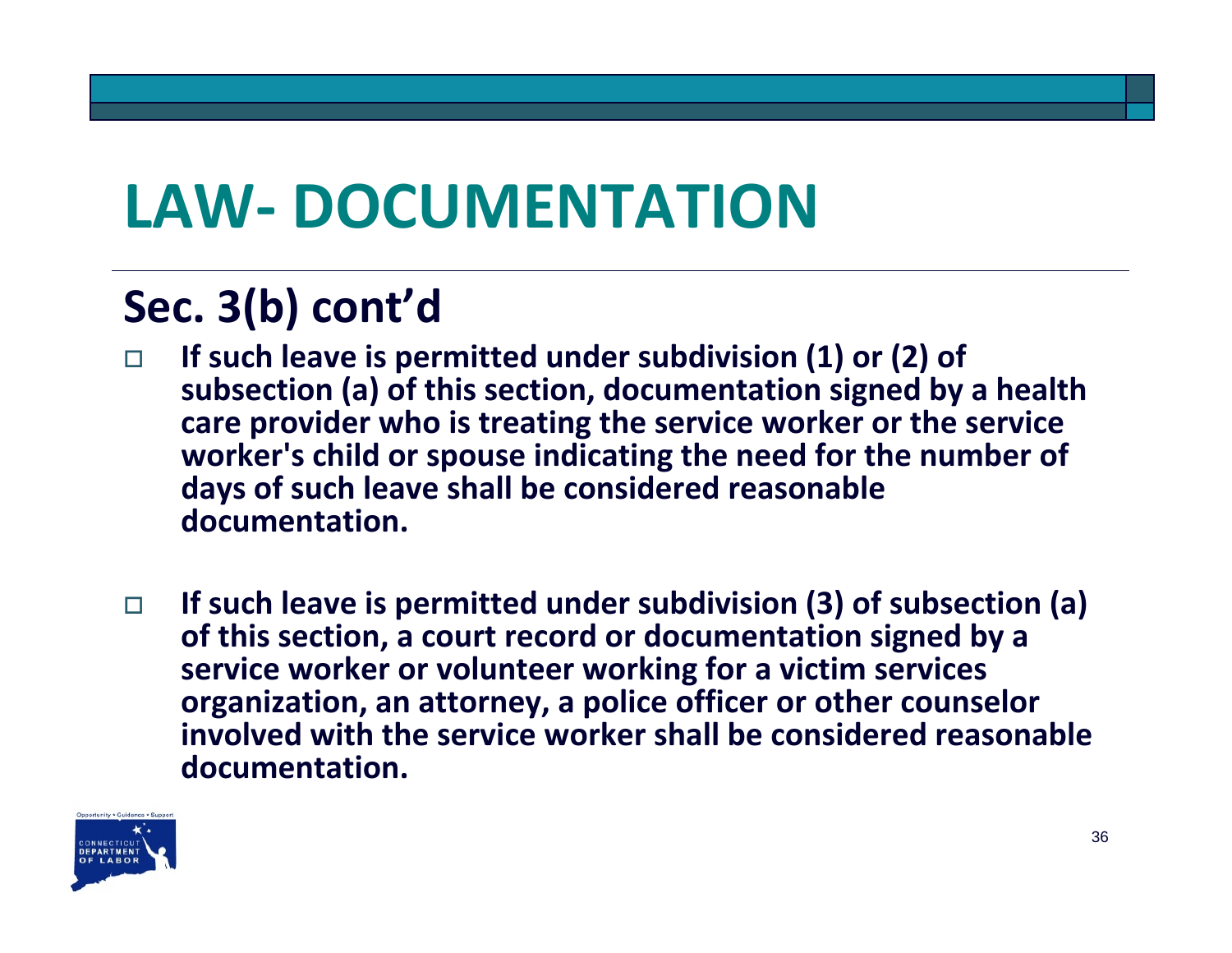#### **DOCUMENTATION**

- $\Box$  **May only request reasonable documentation for 3 or more consecutive work day absences**
	- **Does not need to be full days**
	- **A scheduled work week of Monday, Wednesday, Friday constitutes 3 or more consecutive days**
	- F **Documentation must indicate the need for the number of days of such leave**
- $\Box$  **There is no provision for clarification of the health care provider's note or for a second opinion**

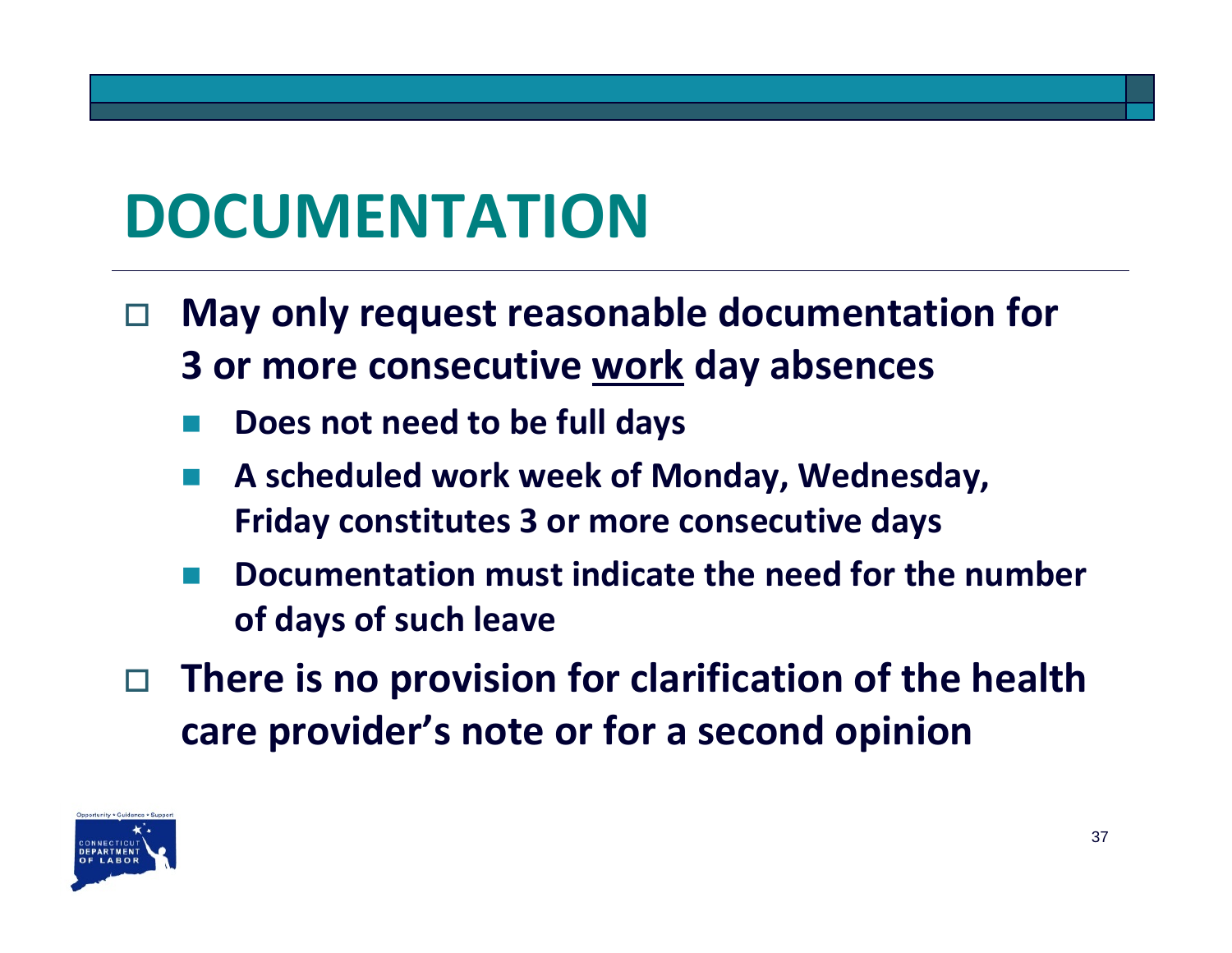#### **LAW – CBA**

- **Sec. 4(a) ‐ Nothing in sections 2 to 6, inclusive, of this act shall be construed to …**
	- **(2) diminish any rights provided to any employee or service worker under <sup>a</sup> collective bargaining agreement, or**
	- **(3) preempt or override the terms of any collective bargaining agreement effective prior to January 1, 2012.**

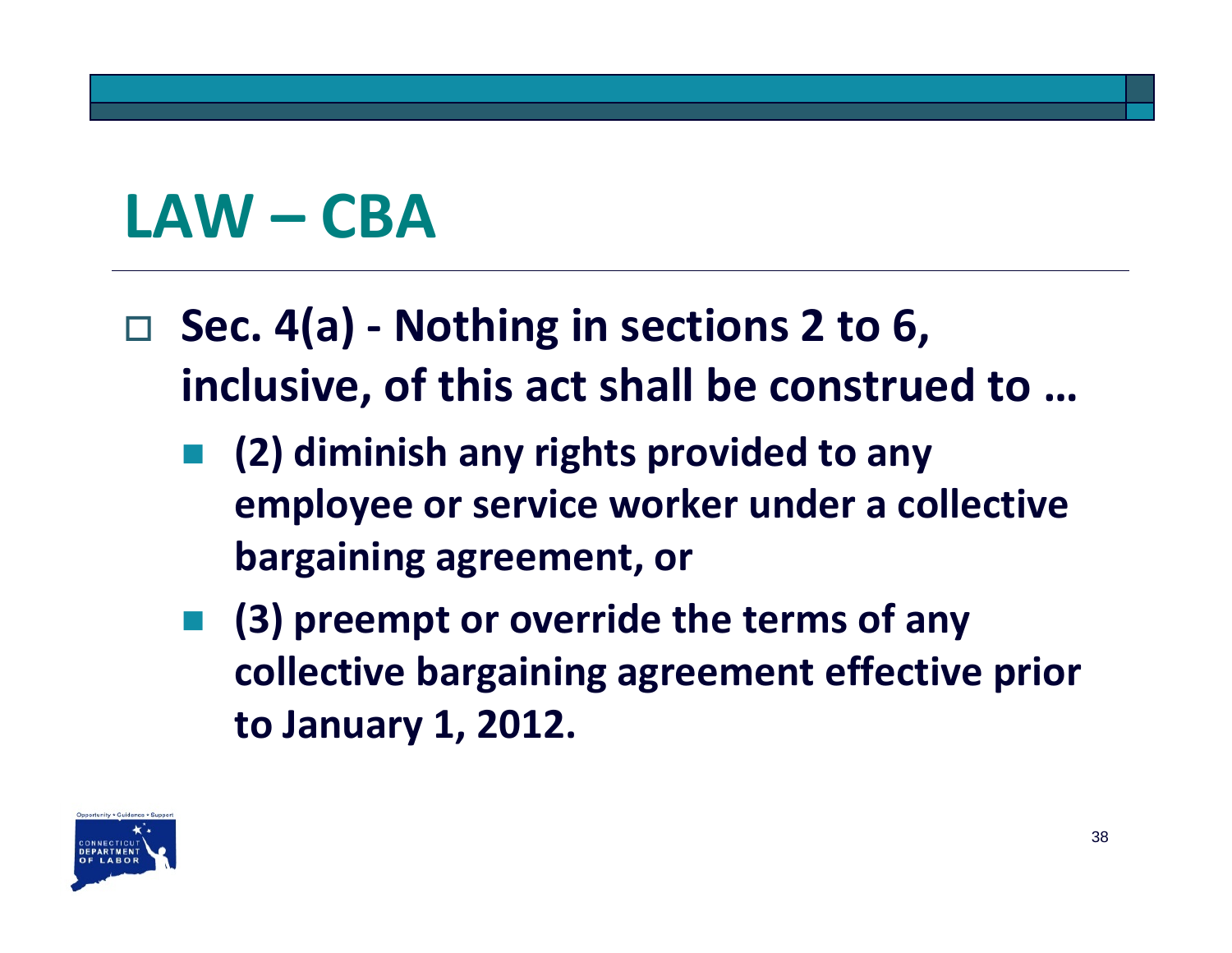#### **CBA**

- **A collective bargaining agreement (CBA) that is in effect prior to 1/1/12 that provides for less paid sick leave than required under the law shall remain in effect until the next negotiated CBA after 1/1/12**
	- **OK even if the CBA does not provide for any paid sick leave**

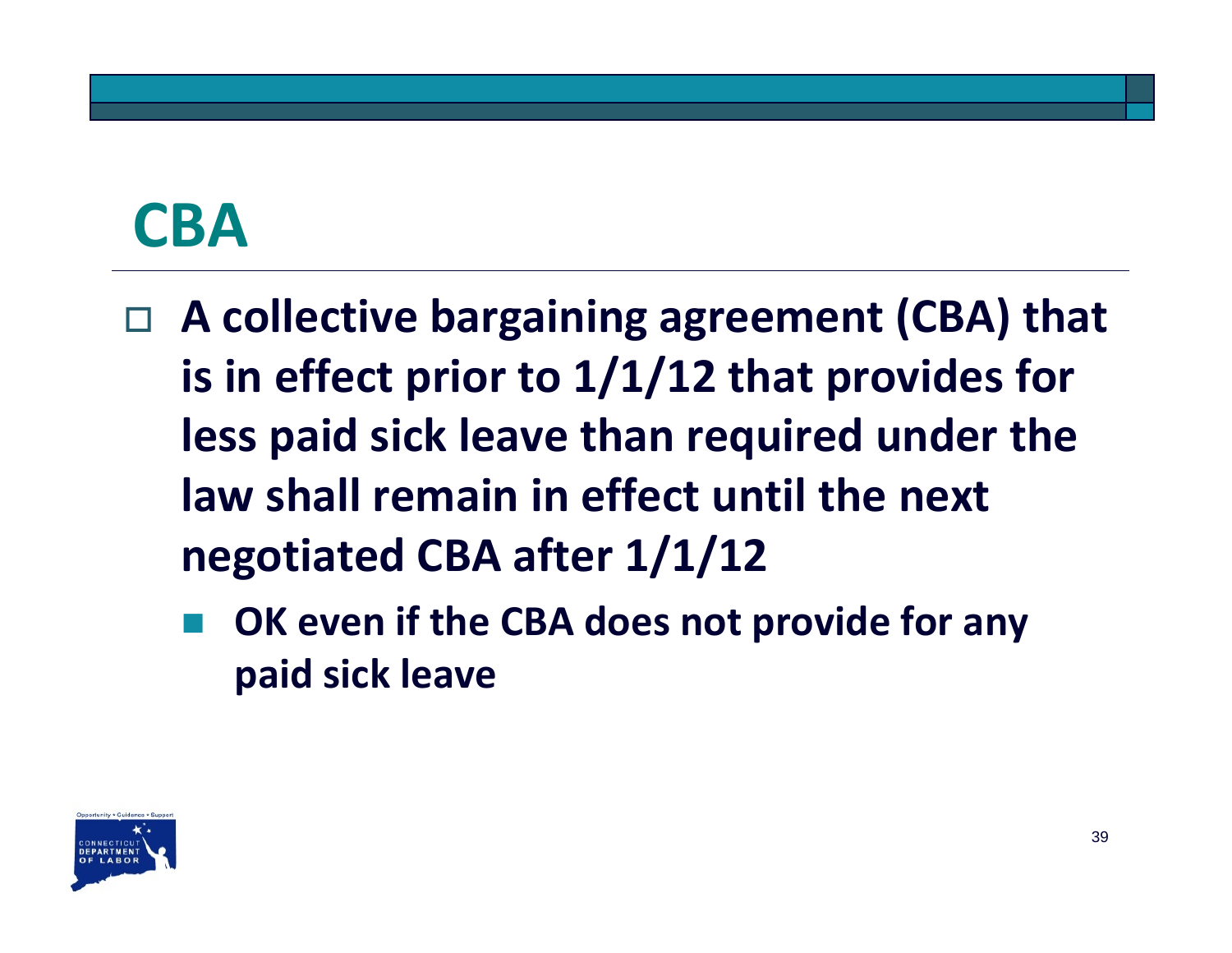#### **MISCELLANEOUS**

- $\Box$  **Nothing in this law requires an employer to provide paid sick leave for a service worker's leave for any purpose other than those described in this law.**
- $\Box$  **Nothing in this law prohibits an employer from taking disciplinary action against a service worker who uses paid sick leave for purposes other than those described in this section.**
- $\Box$  **Nothing in this law prohibits an employer who provides more paid sick leave than is required under the act from limiting the amount of such leave a service worker may use for other purposes.**

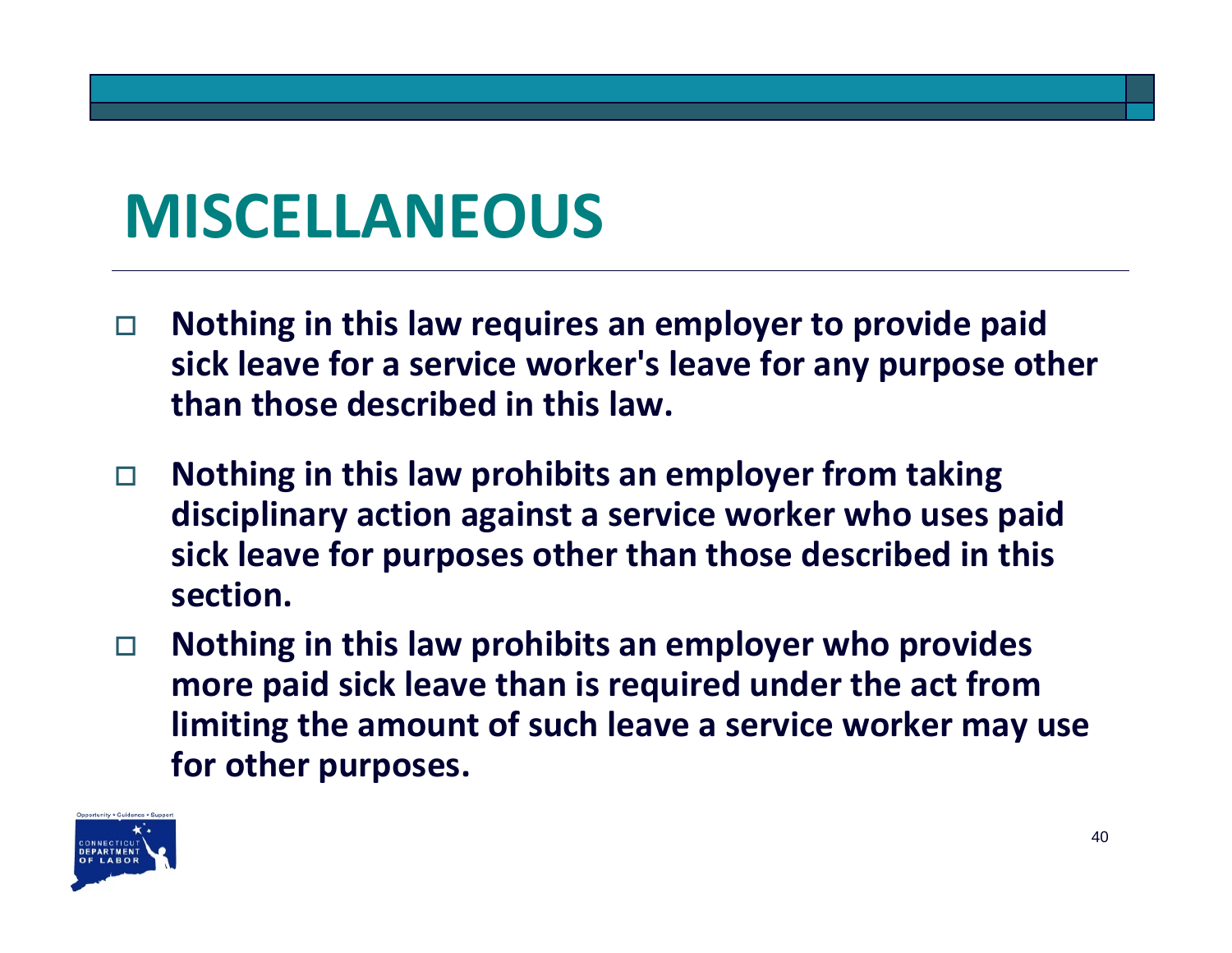## **MISCELLANEOUS ‐ PAY OUT**

- **Unless an employee policy or collective bargaining agreement provides for the payment of accrued fringe benefits upon termination, no service worker shall be entitled to payment of unused accrued sick leave under this section upon termination of employment.**
- $\Box$ **DOL will look to the employer's policy**

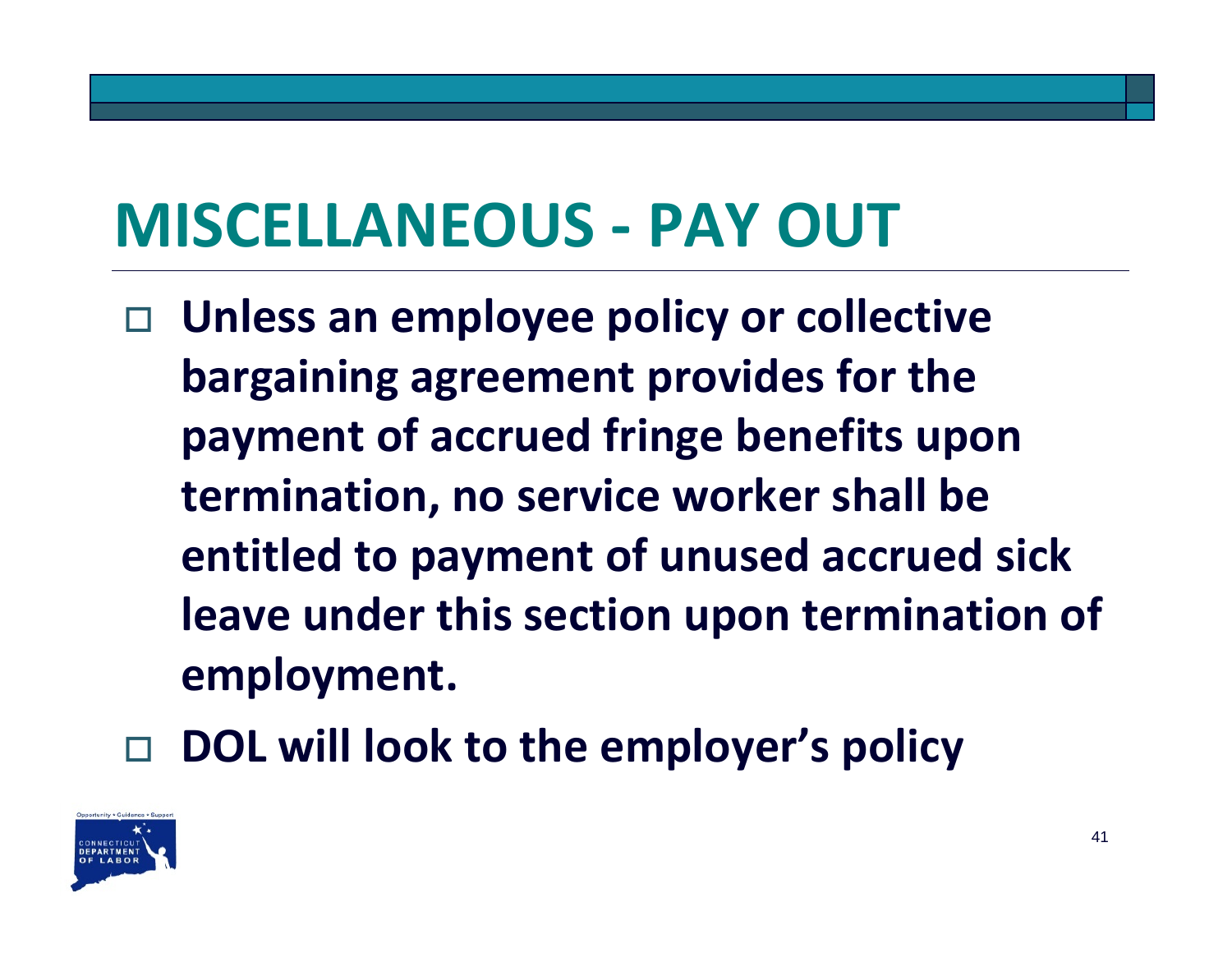## **MISCELLANEOUS ‐ DONATION**

- **An employer may voluntarily establish a paid sick leave donation policy**
	- **Any service worker donating paid sick leave no longer has that donated paid sick leave available for his or her own use**

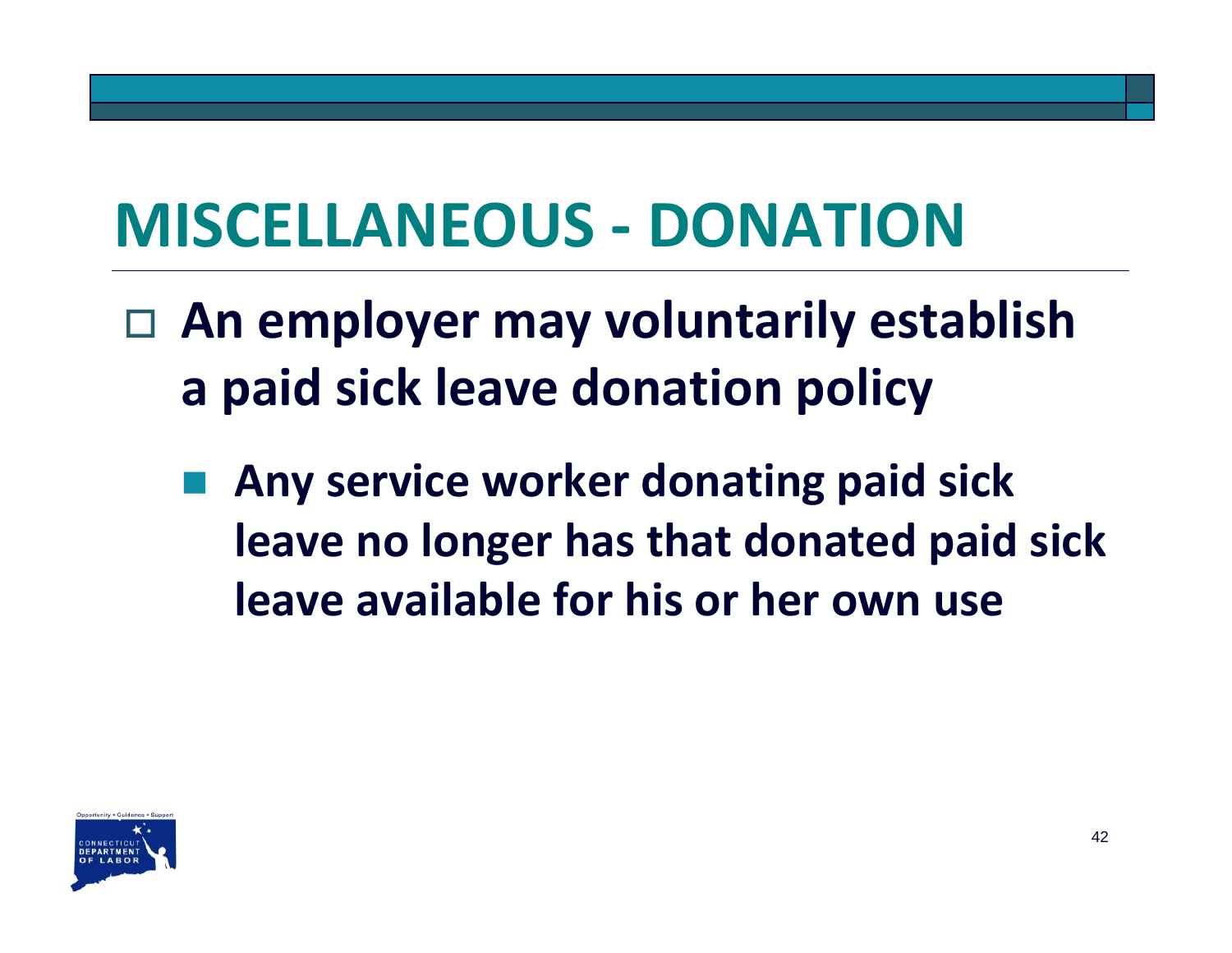#### **LAW ‐ RETALIATION**

- $\Box$  **Sec. 5(a) No employer shall take retaliatory personnel action or discriminate against an employee because the employee**
	- **(1) requests or uses paid sick leave either in accordance with sections 2 and 3 of this act or in accordance with the employer's own paid sick leave policy, as the case may be, or**
	- **(2) files <sup>a</sup> complaint with the Labor Commissioner alleging the employer's violation of sections 2 to 6, inclusive, of this act.**

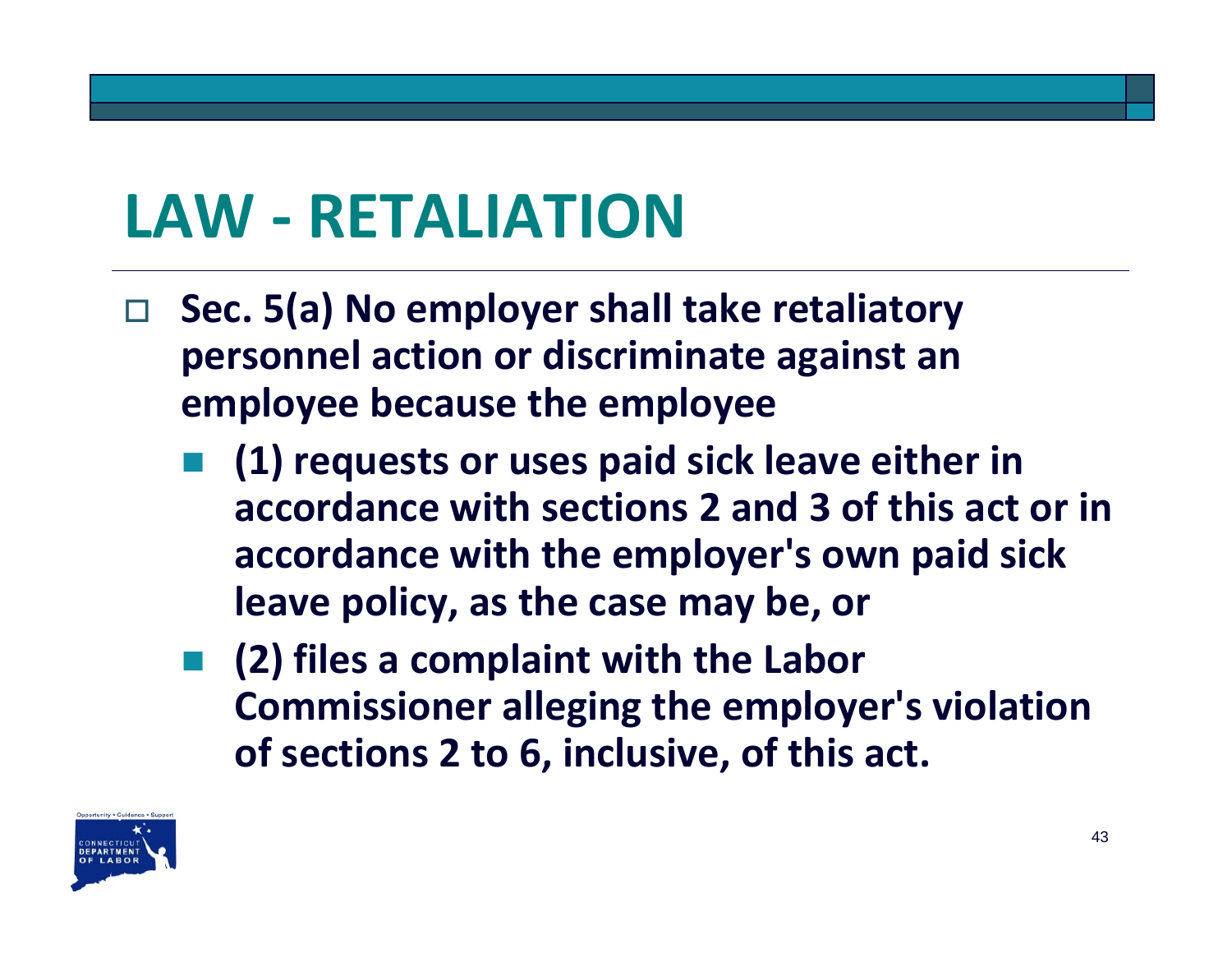#### **LAW – DEFINITION**

 **Sec. 1(6) "Retaliatory personnel action" ‐ means any termination, suspension, constructive discharge, demotion, unfavorable reassignment, refusal to promote, disciplinary action or other adverse employment action taken by an employer against an employee or <sup>a</sup> service worker**

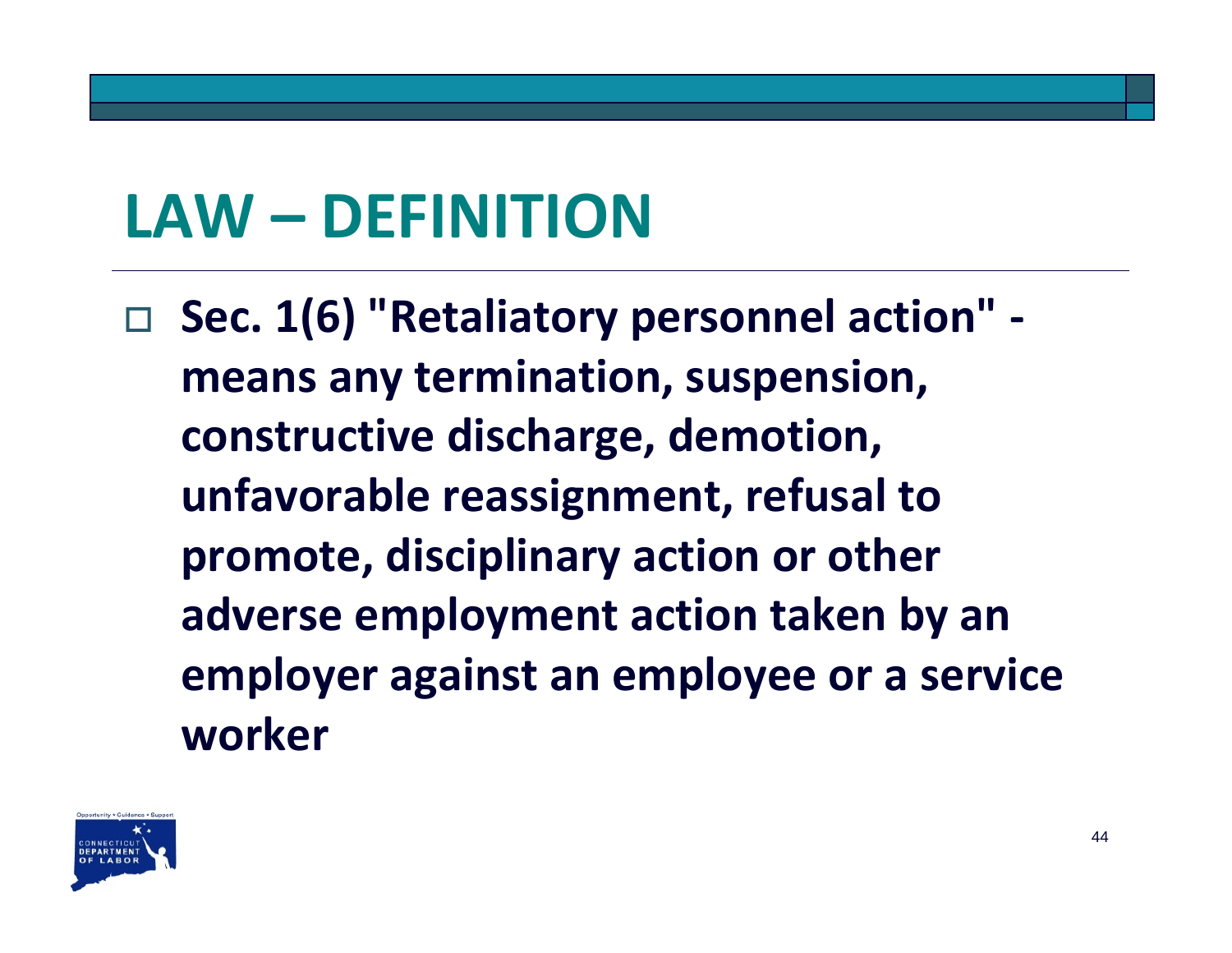#### **RETALIATION AGAINST SERVICE WORKER**

- $\Box$  **No employer shall take retaliatory personnel action or discriminate against an employee because the employee**
	- **requests or uses paid sick leave either in accordance with sections 2 and 3 of this act**
		- $\Box$  **This provision is limited to service workers who are alleging retaliation or discrimination because of the request for or the use of paid sick leave**

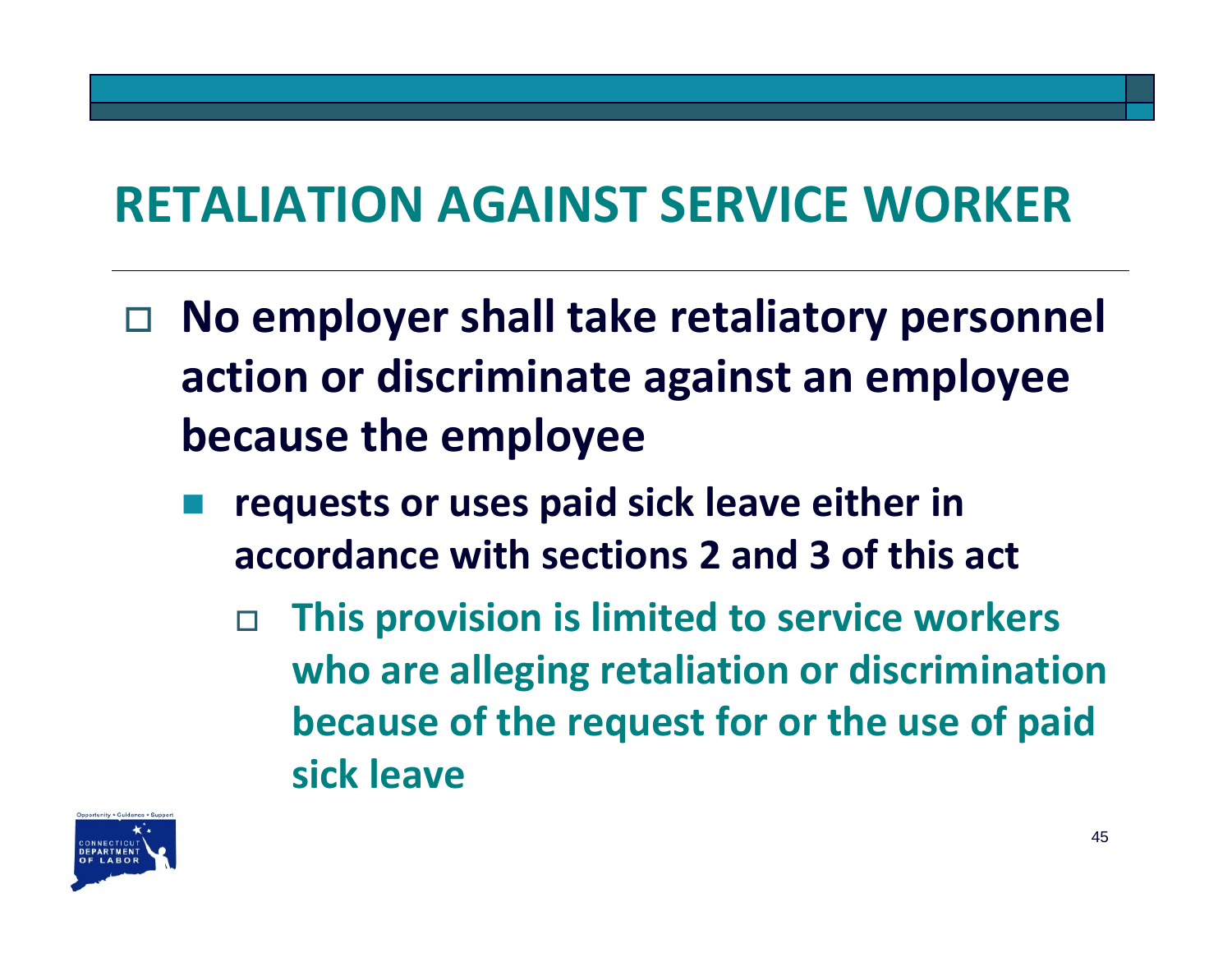#### **LAW – DEFINITION**

 **Sec. 1(3) "Employee" ‐ means an individual engaged in service to an employer in the business of the employer**

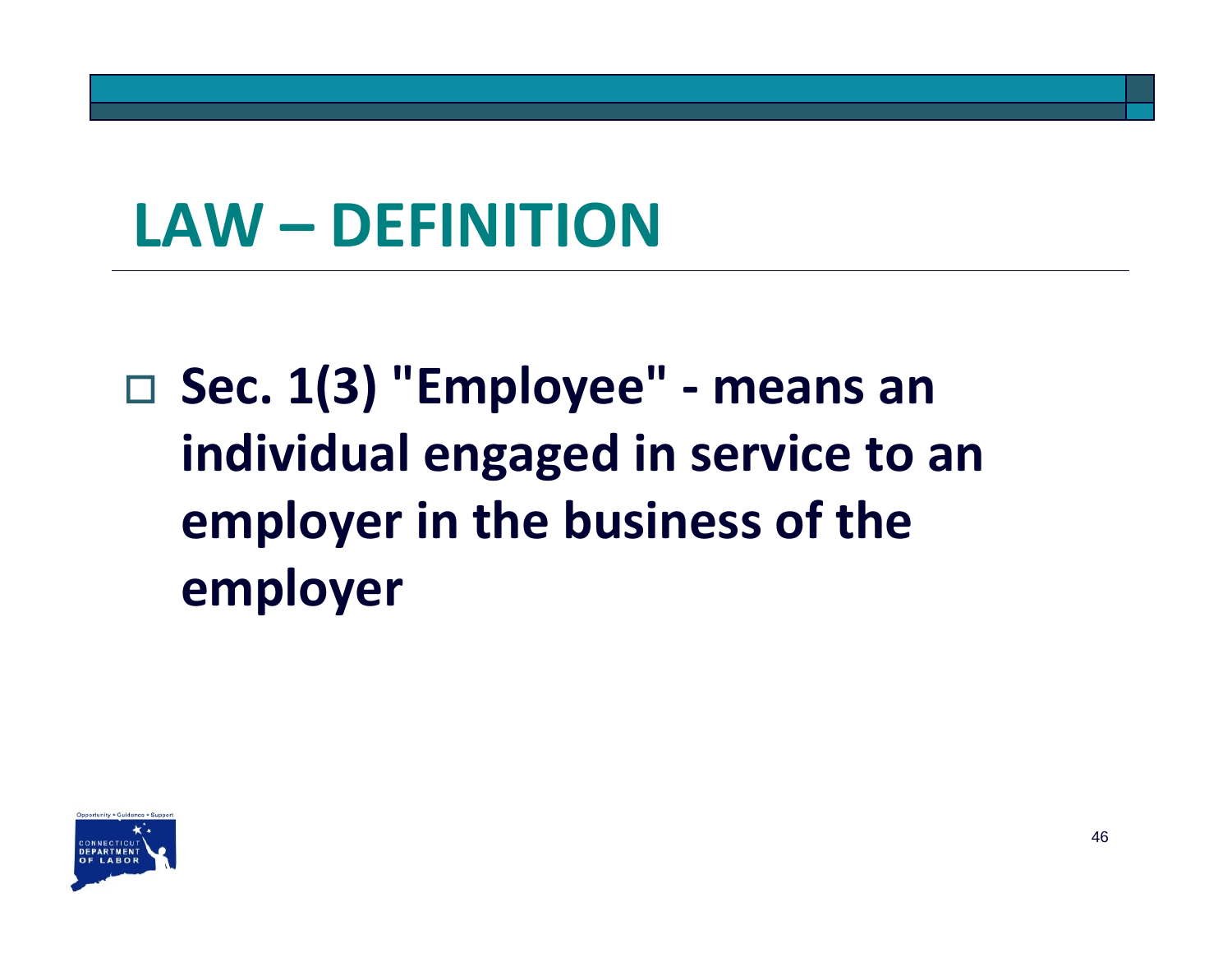#### **RETALIATION AGAINST EMPLOYEE**

- $\Box$  **No employer shall take retaliatory personnel action or discriminate against an employee because the employee**
	- **requests or uses paid sick leave in accordance with the employer's own paid sick leave policy**
		- $\Box$ **ANY EMPLOYEE (not just service workers)**
		- $\Box$  **DOL will enforce whatever is in the employer's policy**

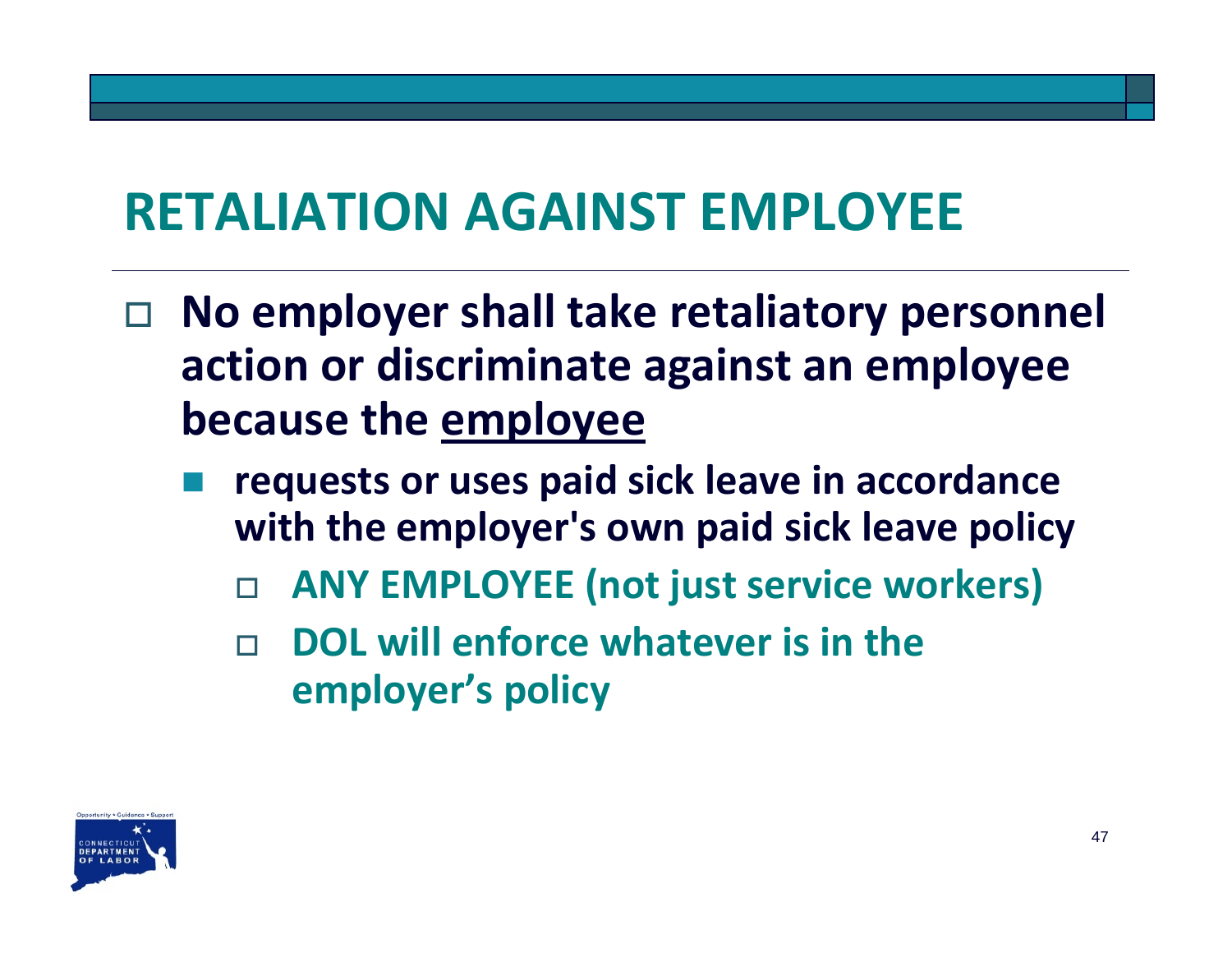#### **RETALIATION FOR FILING A COMPLAINT**

- $\Box$  **No employer shall take retaliatory personnel action or discriminate against an employee because the employee**
	- **files <sup>a</sup> complaint with the Labor Commissioner alleging the employer's violation of sections 2 to 6, inclusive, of this act.**
		- $\Box$  **Taking an adverse personnel action against an employee because the employee has filed <sup>a</sup> complaint with the Labor Commissioner may constitute retaliation for exercising his or her rights under this law**

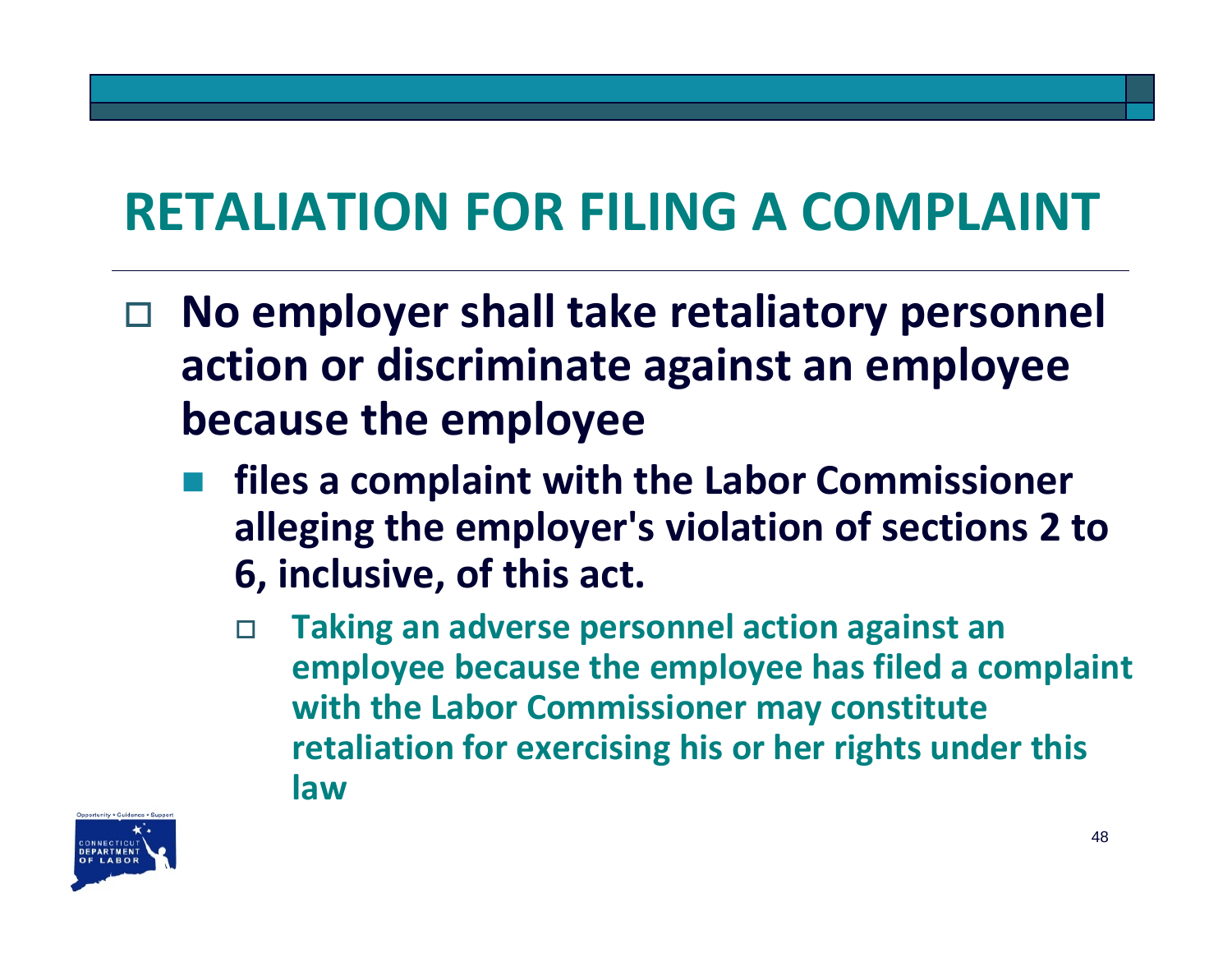#### **LAW‐ CBA**

- **Sec. 5(b) ‐ The Labor Commissioner shall advise any employee who**
	- **(1) is covered by <sup>a</sup> collective bargaining agreement that provides for paid sick days, and**
	- **(2) files <sup>a</sup> complaint pursuant to subsection (a) of this section, of his or her right to pursue <sup>a</sup> grievance with his or her collective bargaining agent.**

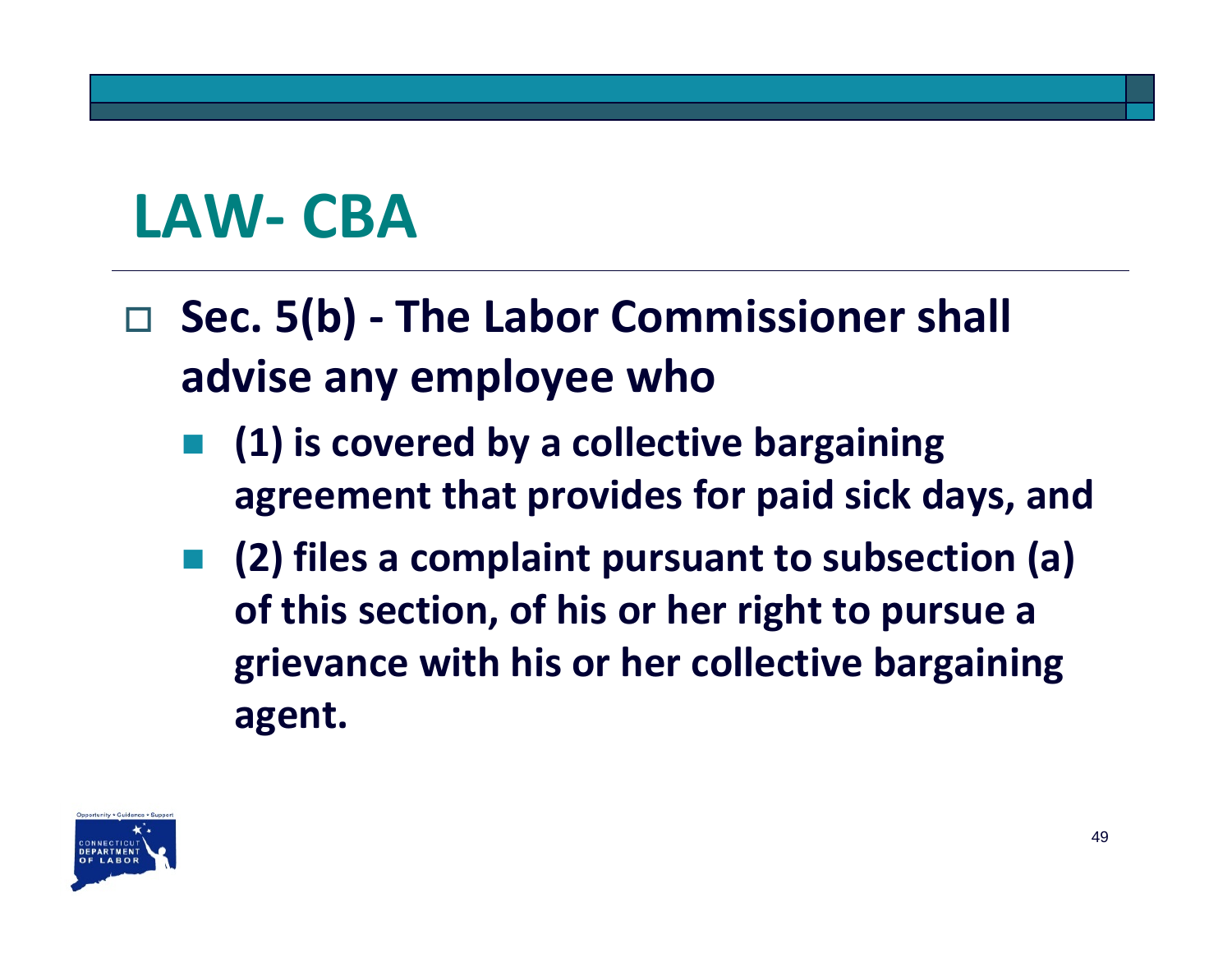#### **LAW – COMPLAINT PROCESS**

#### **Sec. 5(c)**

- П **Any employee aggrieved by <sup>a</sup> violation of the provisions of sections 2 to 6, inclusive, of this act may file <sup>a</sup> complaint with the Labor Commissioner. Upon receipt of any such complaint, said commissioner may hold <sup>a</sup> hearing.**
- $\Box$  **After the hearing, any employer who is found by the Labor Commissioner, by <sup>a</sup> preponderance of the evidence, to have violated the provisions of subsection (a) of this section shall be liable to the Labor Department for <sup>a</sup> civil penalty of \$500 for each violation.**
- $\Box$  **Any employer who is found by the Labor Commissioner, by <sup>a</sup> preponderance of the evidence, to have violated the provisions of sections 2 to 4, inclusive, or section 6 of this act shall be liable to the Labor Department for <sup>a</sup> civil penalty of up to \$100 for each violation.**

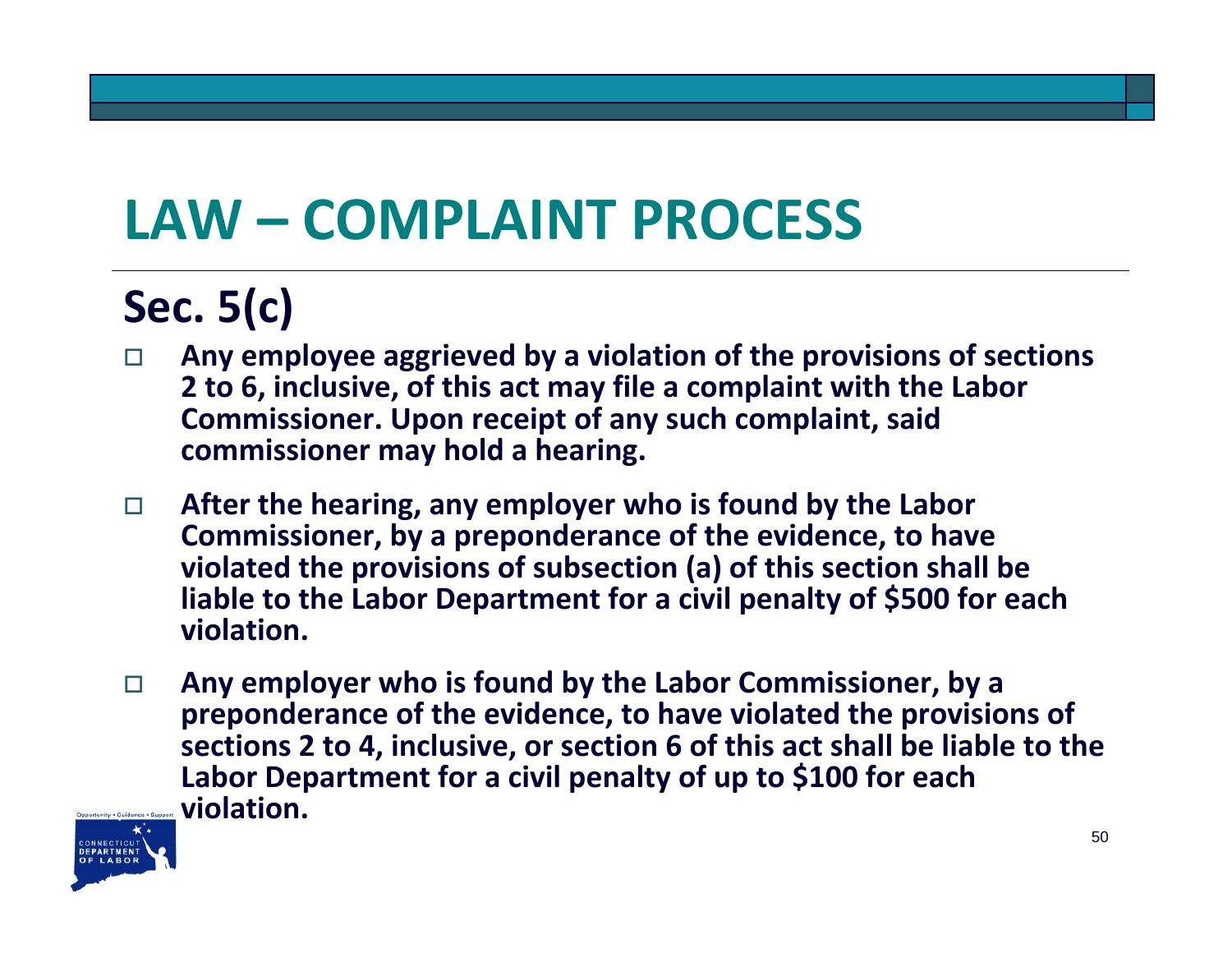#### **LAW – COMPLAINT PROCESS**

#### **Sec. 5(c) cont'd:**

- $\Box$  **The Labor Commissioner may award the employee all appropriate relief, including**
	- **the payment for used paid sick leave,**
	- **rehiring or reinstatement to the employee's previous job,**
	- E **payment of back wages and reestablishment of employee benefits to which the employee otherwise would have been eligible if the employee had not been subject to such retaliatory personnel action or discriminated against.**
- $\Box$  **Any party aggrieved by the decision of the commissioner may appeal the decision to the Superior Court in accordance with the provisions of chapter 54 of the general statutes.**

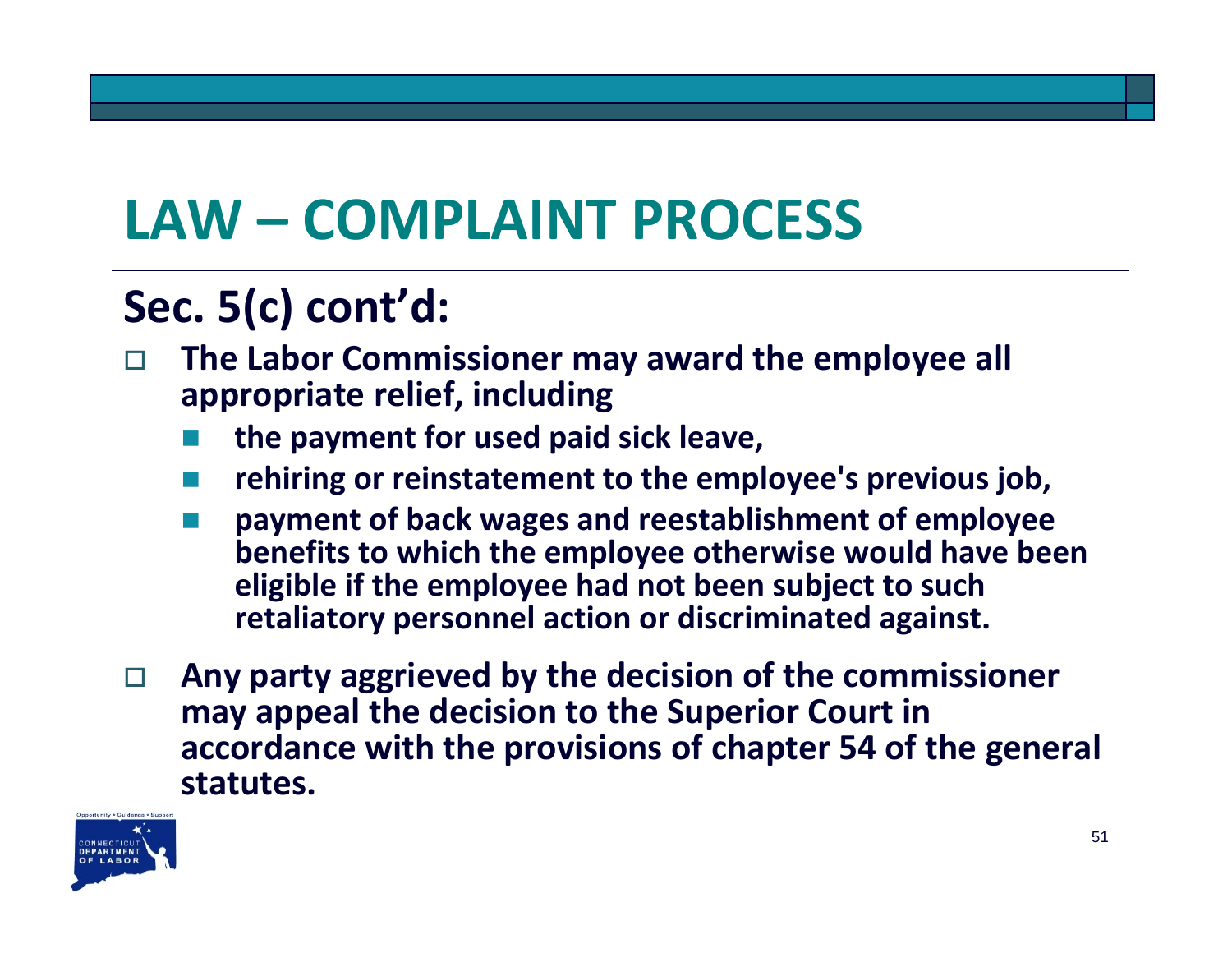#### **LAW – NOTICE TO EMPLOYEES**

- **Sec. 6 ‐ Each employer subject to the provisions of section 2 of this act shall, at the time of hiring, provide notice to each service worker**
	- **(1) of the entitlement to sick leave for service workers, the amount of sick leave provided to service workers and the terms under which sick leave may be used,**
	- **(2) that retaliation by the employer against the service worker for requesting or using sick leave for which the service worker is eligible is prohibited, and**
	- **(3) that the service worker has <sup>a</sup> right to file <sup>a</sup> complaint with the Labor Commissioner for any violation of this section and of sections 2 to 5, inclusive, of this act.**

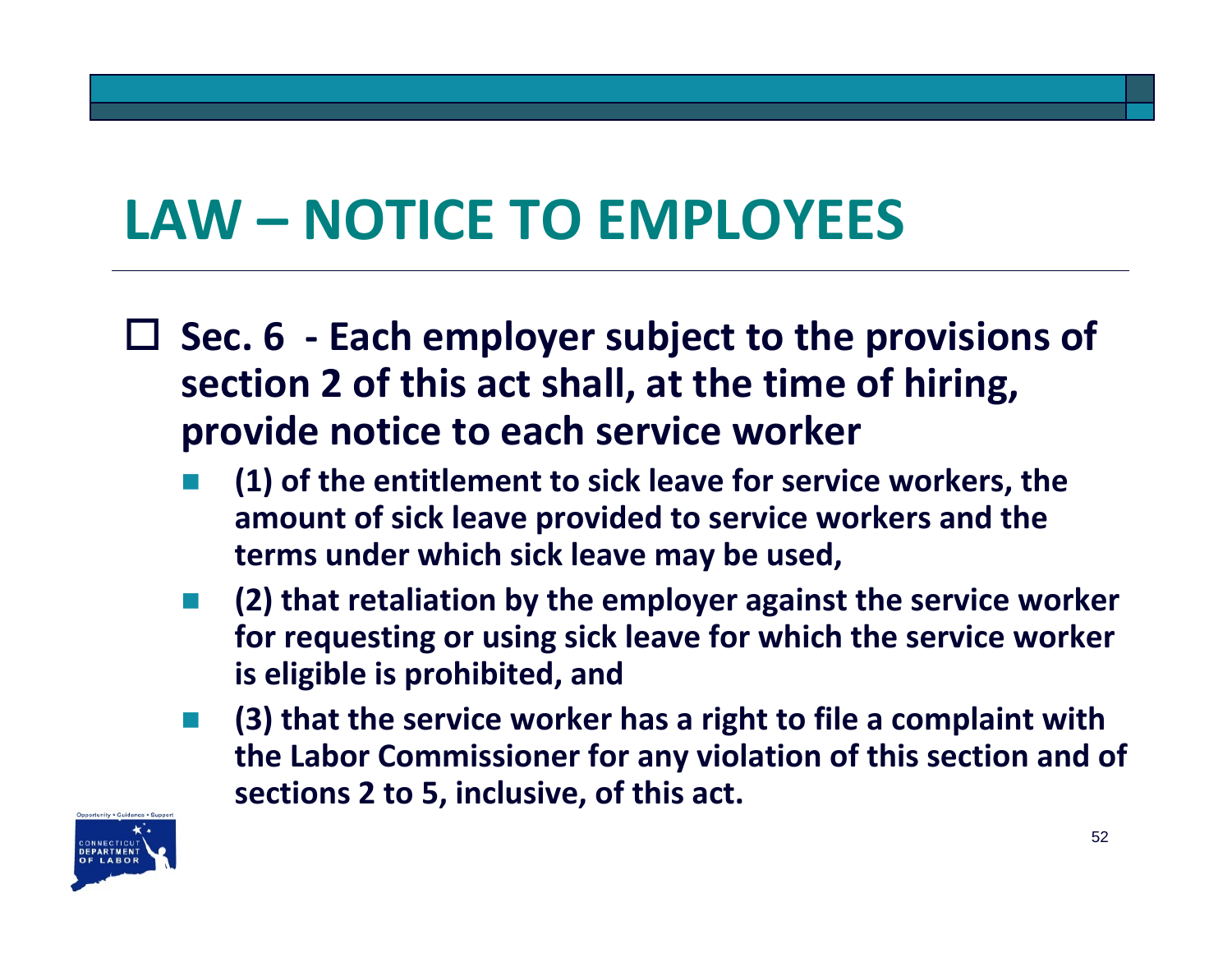#### **LAW ‐ POSTER**

 **Sec. 6 ‐ Employers may comply with the provisions of this section by displaying <sup>a</sup> poster in <sup>a</sup> conspicuous place, accessible to service workers, at the employer's place of business that contains the informationrequired by this section in both English and Spanish.**

 **DOL will have the posters available on its website**